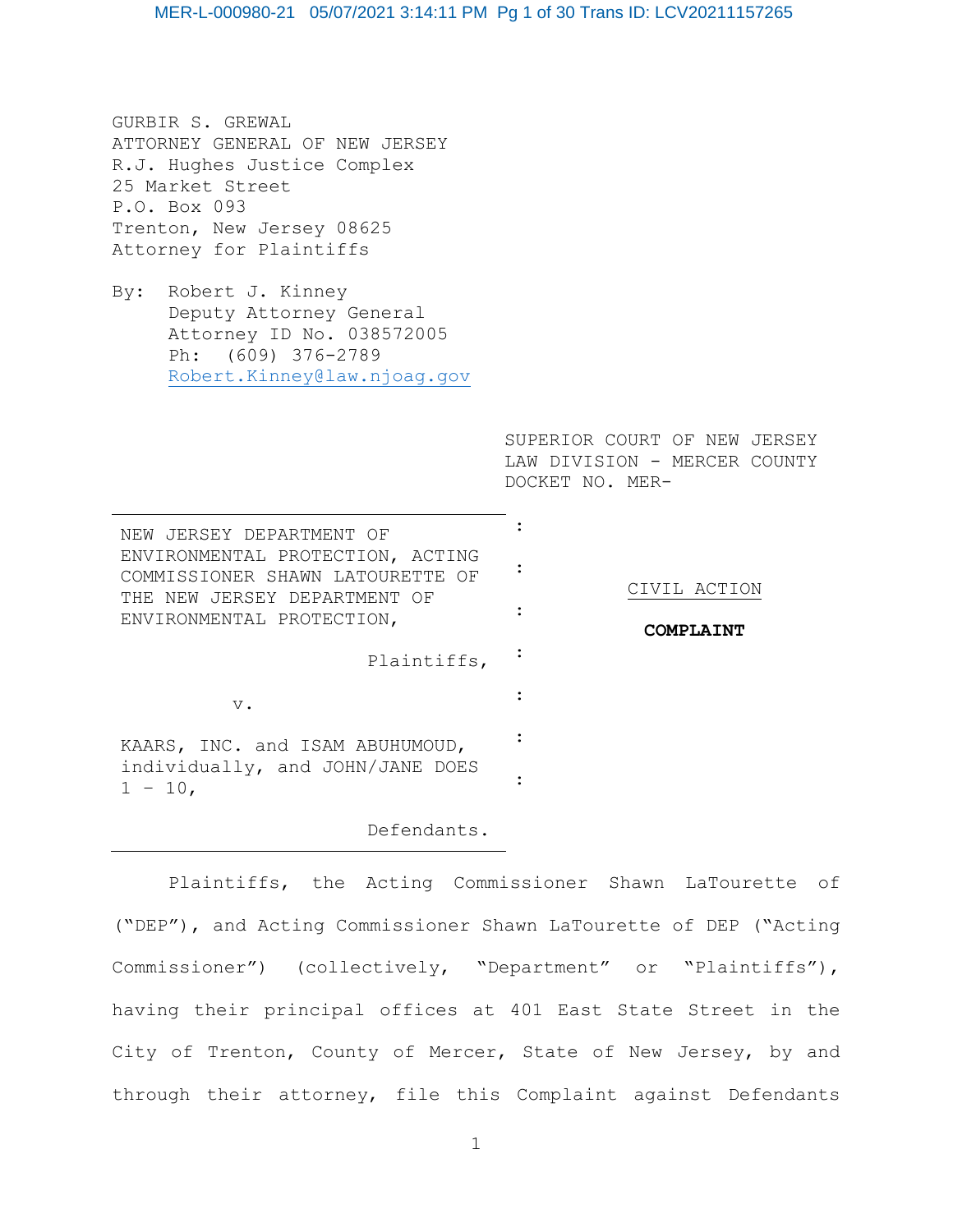# MER-L-000980-21 05/07/2021 3:14:11 PM Pg 2 of 30 Trans ID: LCV20211157265

Kaars, Inc. and Isam Abuhumoud ("Defendants" or "Kaars"), and allege as follows:

# **STATEMENT OF THE CASE**

1. This is a civil action to compel Defendants' compliance with the Water Pollution Control Act, N.J.S.A. 58:10A-1 to -73 ("WPCA"), Solid Waste Management Act, N.J.S.A. 13:1E-1 to -230 ("SWMA"), the Spill Compensation and Control Act, N.J.S.A. 58:10- 23.11 to -24 ("Spill Act"), and their applicable regulations, and for civil penalties and damages for Defendants' chronic violations of their environmental obligations.

2. Defendants operate an automobile scrap yard in east Trenton. The operation involves obtaining automobiles to dismantle for parts and scrap metal, and requires the removal and dismantling of various automobile parts that contain fluids such as gasoline, anti-freeze, oil, brake fluid and hydraulic fluid. All of these fluids contain hazardous substances that can be dangerous to public health and the environment. To prevent discharges of these hazardous substances into the environment, operations like Defendants are subject to permitting and other requirements under the WPCA and SWMA.

3. Defendants are obligated to prevent discharges of hazardous substances, and injury to the public and the environment. Defendants are subject to general permit No. NJG 0222917. Particularly, Defendants are required to prepare and implement a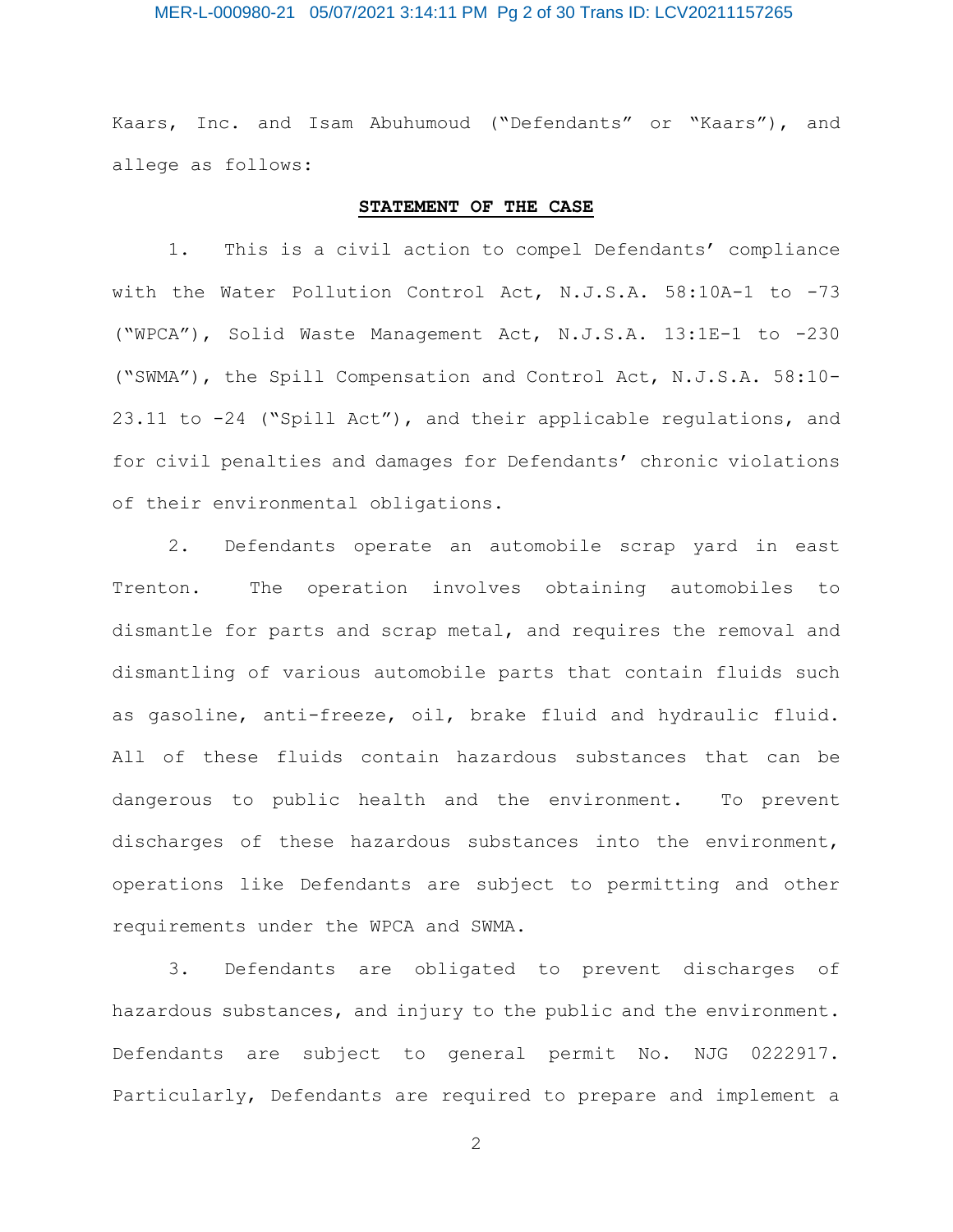# MER-L-000980-21 05/07/2021 3:14:11 PM Pg 3 of 30 Trans ID: LCV20211157265

"Stormwater Pollution Prevention Plan" ("SPPP") to prevent discharges of pollutants to surface waters and groundwaters of the State.

4. Permit NJG 0222917 also requires Defendants to engage in a variety of "best management practices" ("BMPs") to ensure protection of the public health and environment resulting from their operations.

5. Defendants have failed to comply with permit NJG 0222917. Inspections of the site have revealed that pollutants such as oils, grease and other materials are discharging off the Defendants' property and into nearby storm drains. These drains lead to Pond Run, a tributary of Assunpink Creek, which itself is a tributary to the Delaware River.

6. Despite numerous inspections of the site by DEP and the U.S. Environmental Protection Agency ("EPA") over the last several years, Defendants have failed to comply with critical parts of their permit.

7. At all relevant times, Defendants' permit has required them to remove automobile parts in a specific area of the facility and to cover all materials that may come into contact with precipitation in order to prevent surface and groundwater pollution. Yet, Defendants have continued to allow precipitation to fall on exposed vehicle parts containing hazardous materials,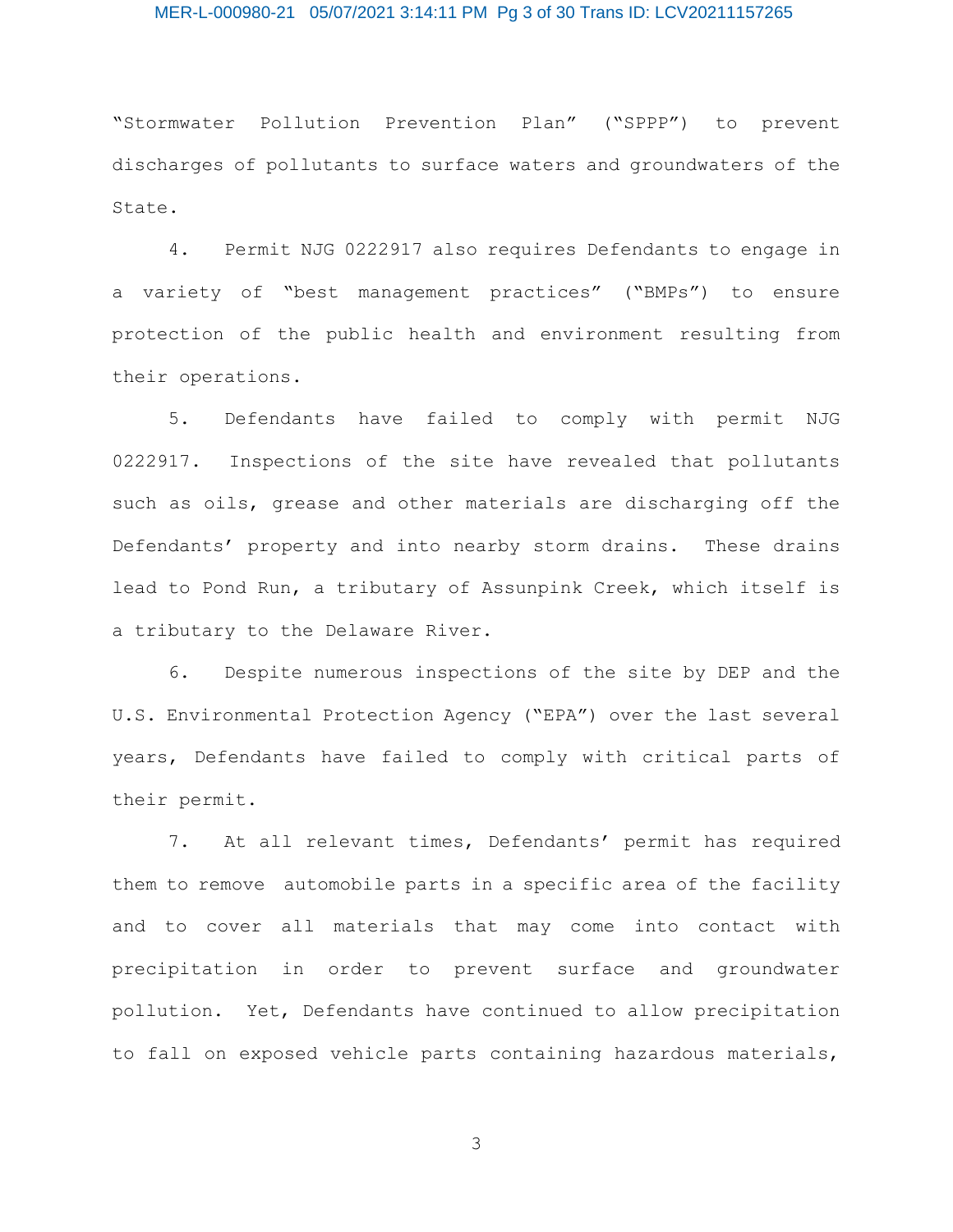#### MER-L-000980-21 05/07/2021 3:14:11 PM Pg 4 of 30 Trans ID: LCV20211157265

particularly engines and engine blocks, gas tanks, braking systems, etc., while also ignoring other permit requirements.

8. The community surrounding Kaars, in the City of Trenton, has a significant low-income and minority population. Historically, across New Jersey, such communities have been disproportionately exposed to high-polluting facilities and to the resultant threats of high levels of air, water, and soil pollution, and accompanying potential for increased public health impacts.

9. Residents of all communities should receive fair and equitable treatment in matters affecting their environment, community, homes, and health without regard to a community's socioeconomic condition. See, e.g., Exec. Order No. 23 (April 20, 2018), 50 N.J.R. 1241(b) (May 21, 2018), and Environmental Justice Law, N.J.S.A. 13:1D-157 to -161.

9. The Department seeks an order requiring Kaars comply with and address its habitual violations, as well as civil penalties to deter future violations.

#### **THE PARTIES**

10. DEP is a principal department within the Executive Branch of the New Jersey State government, vested with the authority to conserve and protect natural resources, the environment, to prevent pollution, and to protect the public health and safety. N.J.S.A. 13:1D-9. DEP maintains its principal offices at 401 East State Street, Trenton, New Jersey.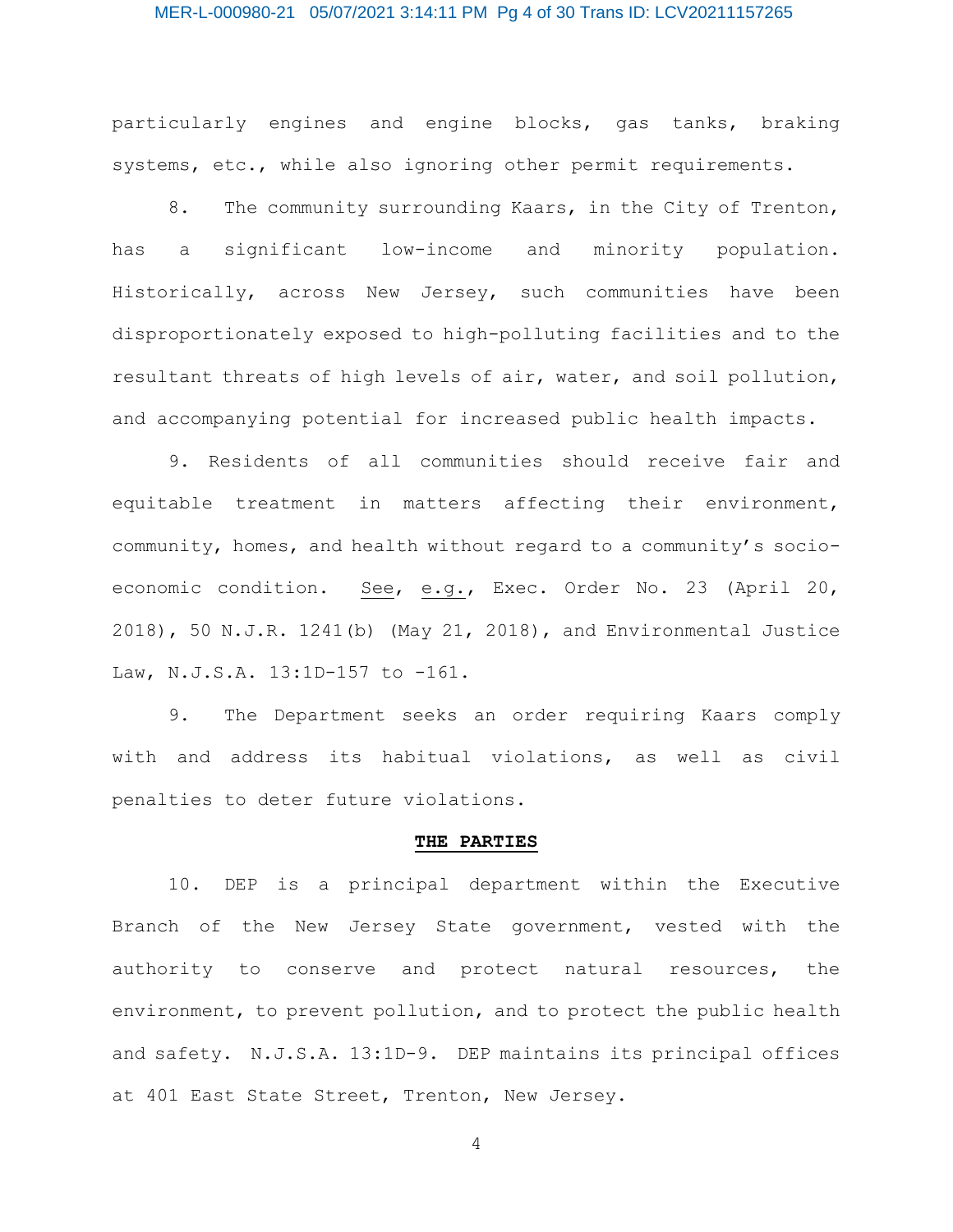# MER-L-000980-21 05/07/2021 3:14:11 PM Pg 5 of 30 Trans ID: LCV20211157265

11. Defendant Kaars, Inc., is an automobile recycling facility located at 2-70 Parker Avenue, Trenton, New Jersey.

12. Defendant Isam Abuhumoud is the owner and operator of Defendant Kaars, Inc., and exercises all operational control over the facility and its compliance with the State's environmental laws.

13. "John and/or Jane Does" 1-10, these names being fictitious, are individuals whose identities cannot be ascertained as of the filing of this Complaint, certain of whom are partners, officers, directors, and/or responsible corporate officials of, or are otherwise related to, Defendants Kaars, Inc.

## **GENERAL ALLEGATIONS**

14. Defendants own and operate a vehicle recycling facility ("Kaars") in Trenton, New Jersey.

15. Kaars dismantles vehicles at its location in order to recover parts from the vehicles for possible sale, and for the purpose of recycling metals and other parts.

### Permit Violations

16. Kaars is subject to various environmental requirements, particularly including the requirement to manage stormwater discharges from the site to prevent pollution of nearby water bodies.

17. Vehicle dismantling involves removal and proper disposal of numerous vehicle components, including fluids such as motor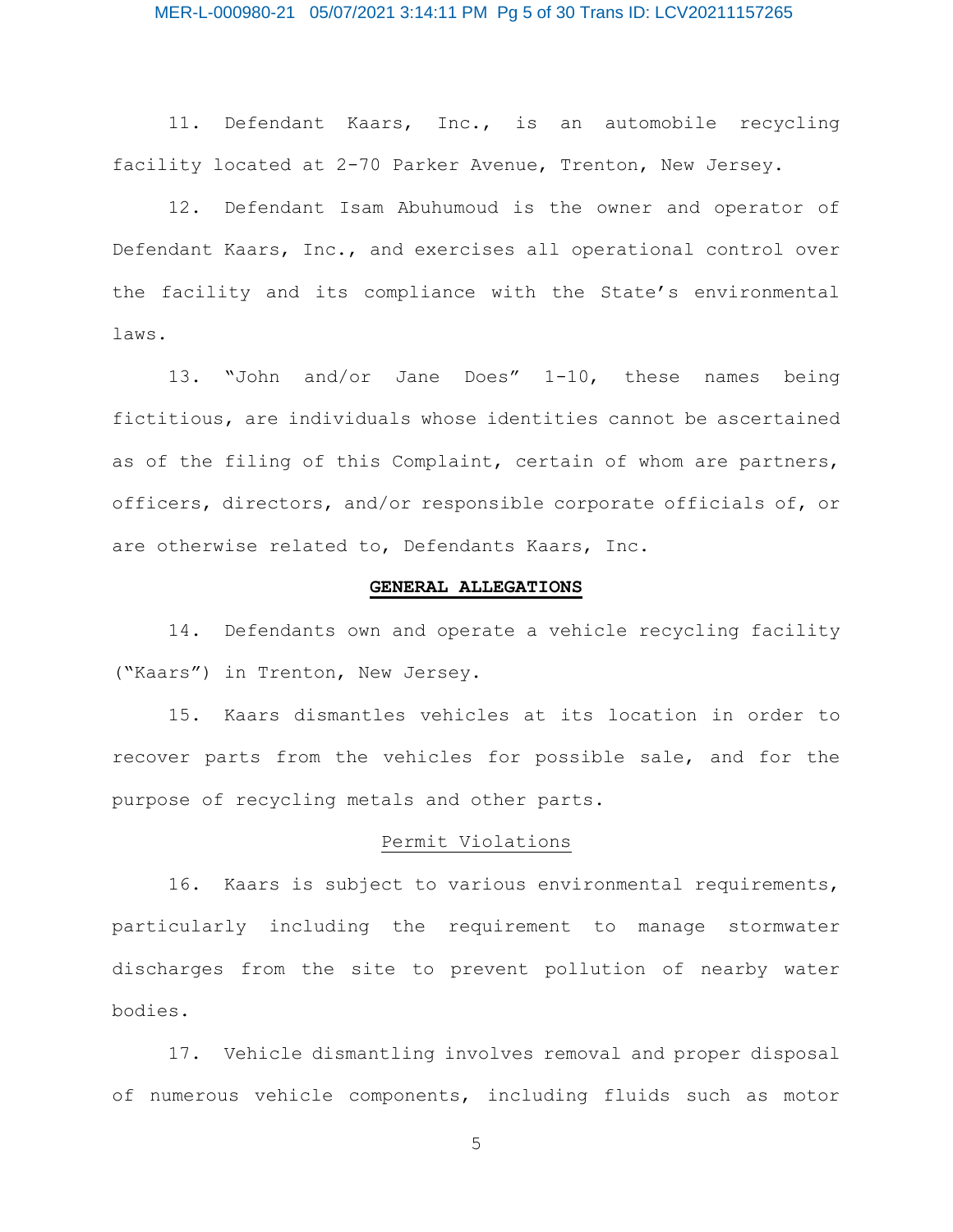# MER-L-000980-21 05/07/2021 3:14:11 PM Pg 6 of 30 Trans ID: LCV20211157265

oil, brake fluids, anti-freeze and other fluids. Motor oil contains a variety of petroleum hydrocarbons ("TPH") that if released to the environment pose a risk to public health, including effects on a person's central nervous system that may also affect the blood, immune system, liver, spleen, kidneys, a developing fetus, and the lungs. TPH exposure at high levels can even cause death. See Ex. B, ATSDR Public Health Statement for Total Petroleum Hydrocarbons.

18. It is unlawful for any person to discharge pollutants into waters of the State without a New Jersey Pollutant Discharge Elimination System ("NJPDES") permit. N.J.S.A. 58:10A-6(a). Kaars is subject to DEP permitting requirements under the WPCA, particularly the NJPDES Vehicle Recycling General Permit No. NJ0163279. See N.J.A.C. 7:14A-6.13. This general permit outlines requirements by permittees to prevent or eliminate the discharge of pollutants from a site via stormwater.

19. Kaars was issued NJPDES General Permit No. NJG0222917 on February 7, 2014.

20. The permit requires Kaars to: a) eliminate and/or minimize exposure of "source materials" to stormwater by implementing BMPs at the facility; b) develop and implement a "Stormwater Pollution Prevention Program" ("SPPP"); c) conduct annual inspections to ensure compliance with all permit conditions and BMPs; d) prepare annual reports related to compliance with the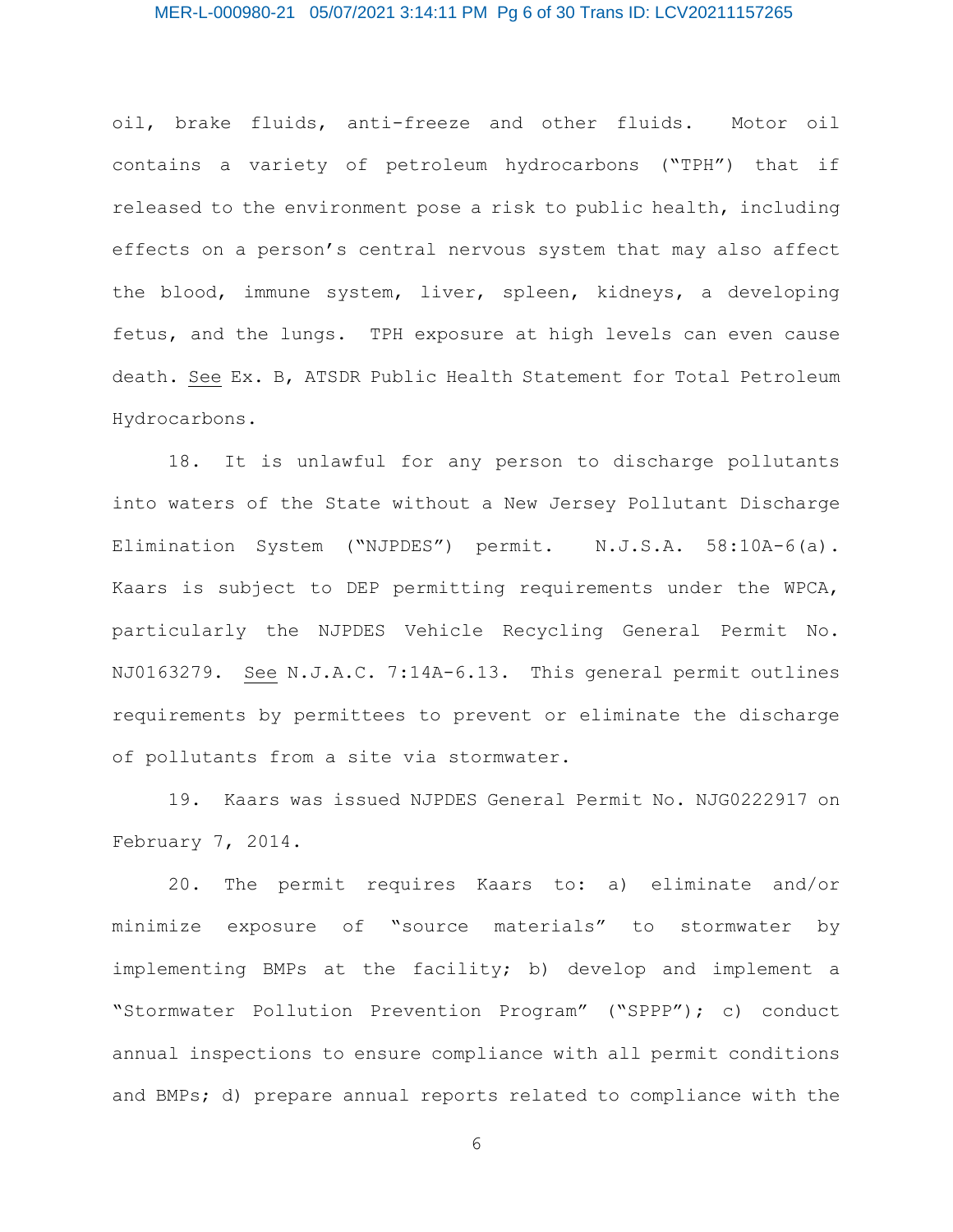# MER-L-000980-21 05/07/2021 3:14:11 PM Pg 7 of 30 Trans ID: LCV20211157265

permit; and e) prepare an annual certification that Kaars has complied with all permit requirements.

21. Defendants have failed to comply with the requirements of permit NJG0222917 as described in the following paragraphs.

22. Kaars exposes source materials to precipitation. "Source materials" are defined by the permit as "any materials or machinery located at the facility and directly or indirectly related to process of other industrial activities which could be a source of pollutants in a stormwater discharge associated with industrial activity."

23. Kaars has failed to implement BMPs. Part IV of Defendants' permit requires BMPs for Defendants' inbound vehicle inspection area; fluid draining and dismantling area; vehicle parts storage area; parts cleaning/solvent degreasing; fluid storage area processed vehicle storage area; operable vehicle storage area; and facility hydraulic equipment. It also requires spill prevention and response BMPs, as well as site stabilization and dust controls.

24. BMPs are measures to eliminate exposure of source materials to precipitation and to prevent run-off (stormwater) from entering the environment. Typical BMPs for a vehicle recycling business are roof covers over areas where vehicles are dismantled, and where fluids are removed, as well as impervious surface areas for vehicle dismantling, fluid removal and storage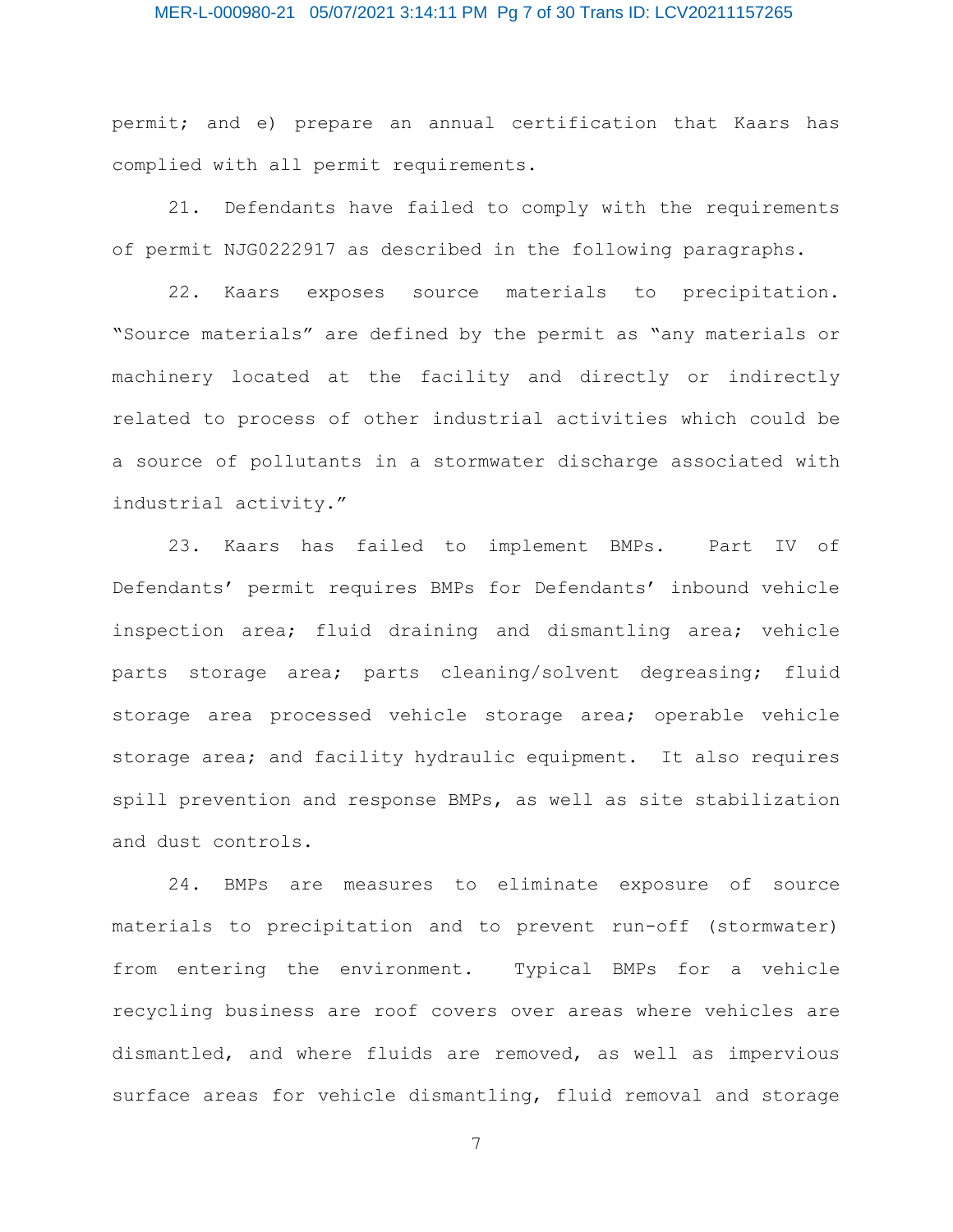# MER-L-000980-21 05/07/2021 3:14:11 PM Pg 8 of 30 Trans ID: LCV20211157265

of parts that contain fluids. Areas where removed fluids may be stored should also have berms installed to prevent escape of fluids from those areas.

25. Kaars' permit also required it to prepare a SPPP within six months of obtaining the permit, and to implement the SPPP within 12 months of permit authorization.

26. The purpose of the SPPP is to have company-wide procedures in place for the dismantling of vehicles and the handling, storage and disposal of fluids and parts from dismantled vehicles in order to prevent release of pollutants to the environment. SPPPs also require that employees be regularly trained on these procedures and on how to respond to spills or releases of pollutants at the facility to prevent pollutants in stormwater from leaving the facility.

27. The SPPP should have been prepared by August 7, 2014, and fully implemented by February 7, 2015. Defendants' failed to prepare a SPPP.

# DEP Inspections

28. DEP personnel inspected Kaars on July 7, 2015, to determine compliance with its permit obligations. The inspection noted numerous violations, including: a) no SPPP available for review; b) no quarterly inspections had been performed; c) no annual certification was available; d) failure to eliminate source material exposure as required by permit BMPs, including exposure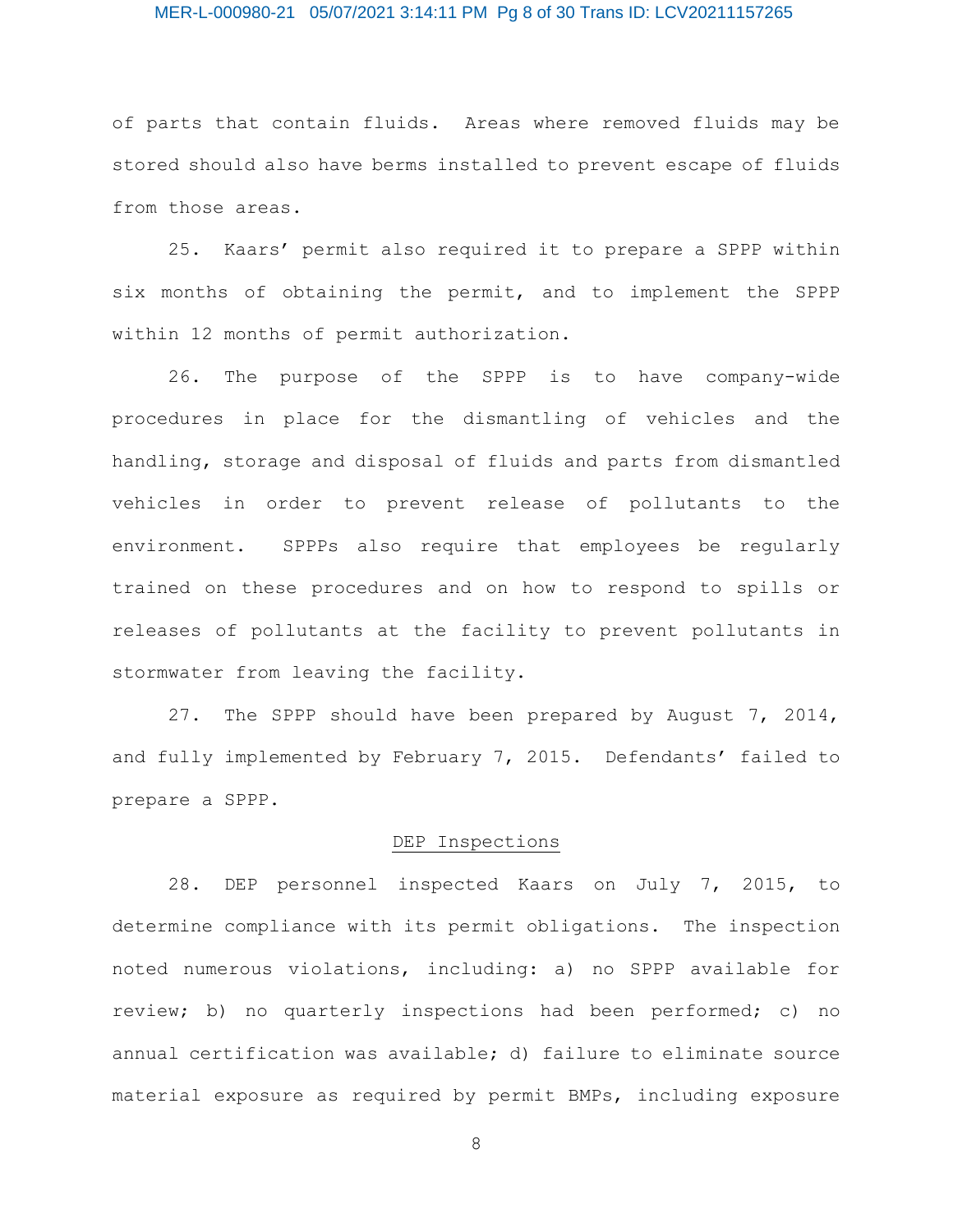# MER-L-000980-21 05/07/2021 3:14:11 PM Pg 9 of 30 Trans ID: LCV20211157265

of vehicle parts and equipment to precipitation; and e) visible oil and antifreeze on the ground. DEP issued a Notice of Violation ("NOV") requiring Kaars to respond within 30 days.

29. Kaars submitted a response to the DEP's NOV on August 20, 2015, alleging that it had made numerous changes and improvements to its operations.

30. On January 22, 2016, DEP again inspected Kaars and consequently issued an NOV on March 23, 2016. DEP again found numerous permit violations, including: a) incomplete SPPP; b) improper storage of engine blocks and cores; c) failure to perform and record quarterly inspections; d) failure to inspect hydraulic equipment; e) failure to maintain spill kits; f) failure to perform/document employee training; g) visible vehicle fluid spills; h) no annual report, and i) improper fluid storage as per BMPs.

31. Kaars responded to the March 2016 NOV on May 5, 2016, again claiming to have taken various corrective actions.

32. DEP conducted an inspection on September 8, 2016, and identified continued non-compliance with Kaars' NJPDES permit, including: a) no complete SPPP was available for review; b) improper storage of engine blocks, cores, and transmissions; c) visible gasoline leaks from a vehicle on the property; d) spent fuel storage was not in compliance with permit BMPs; and e) no listed BMPs for the vehicle crusher.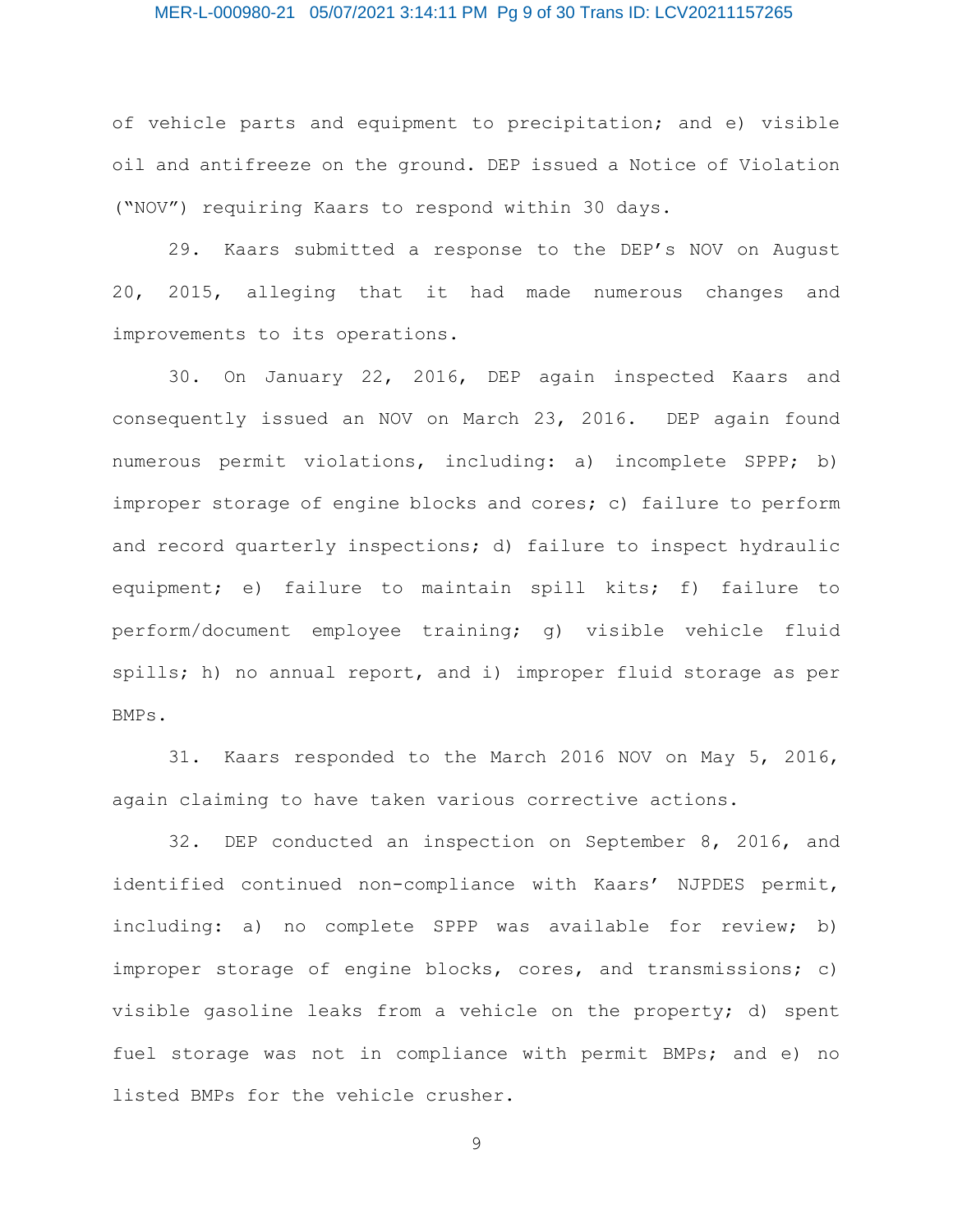# MER-L-000980-21 05/07/2021 3:14:11 PM Pg 10 of 30 Trans ID: LCV20211157265

33. DEP consequently sent a corrective action letter to Kaars on September 9, 2016, directing Defendants to: a) review the contents of their permit; b) conduct quarterly inspections and maintain proper records; c) conduct spill response training; d) address leaking fluids from vehicles; e) conduct vehicle handling, parts storage and fluid management according to permit BMPs; f) provide an annual report as required by the permit, and g) update and make available the SPPP.

34. DEP conducted a further inspection on May 10, 2017. Numerous repeat violations were observed: a) a complete SPPP was not available for review; b) spill kits were not being maintained in required areas; c) fluid draining and dismantling was not in accordance with permit BMPs; d) fluid storage was not in compliance with permit BMPs; e) vehicles containing fluids were being partially crushed; f) Kaars reported the vehicle crusher was not in use, but vehicle fluids were observed in and around the crusher.

35. As a result of these violations, the Department issued an AONOCAPA to Defendants on October 12, 2017, ordering Kaars to take numerous corrective actions to comply with Defendants' permit and assessing a civil penalty of \$25,000. Defendants' timely submitted a request for hearing on the AONOCAPA on October 29, 2017. The hearing request is pending.

36. On May 11, 2018, DEP conducted an inspection of the facility, and on November 19, 2018, sent a copy of the inspection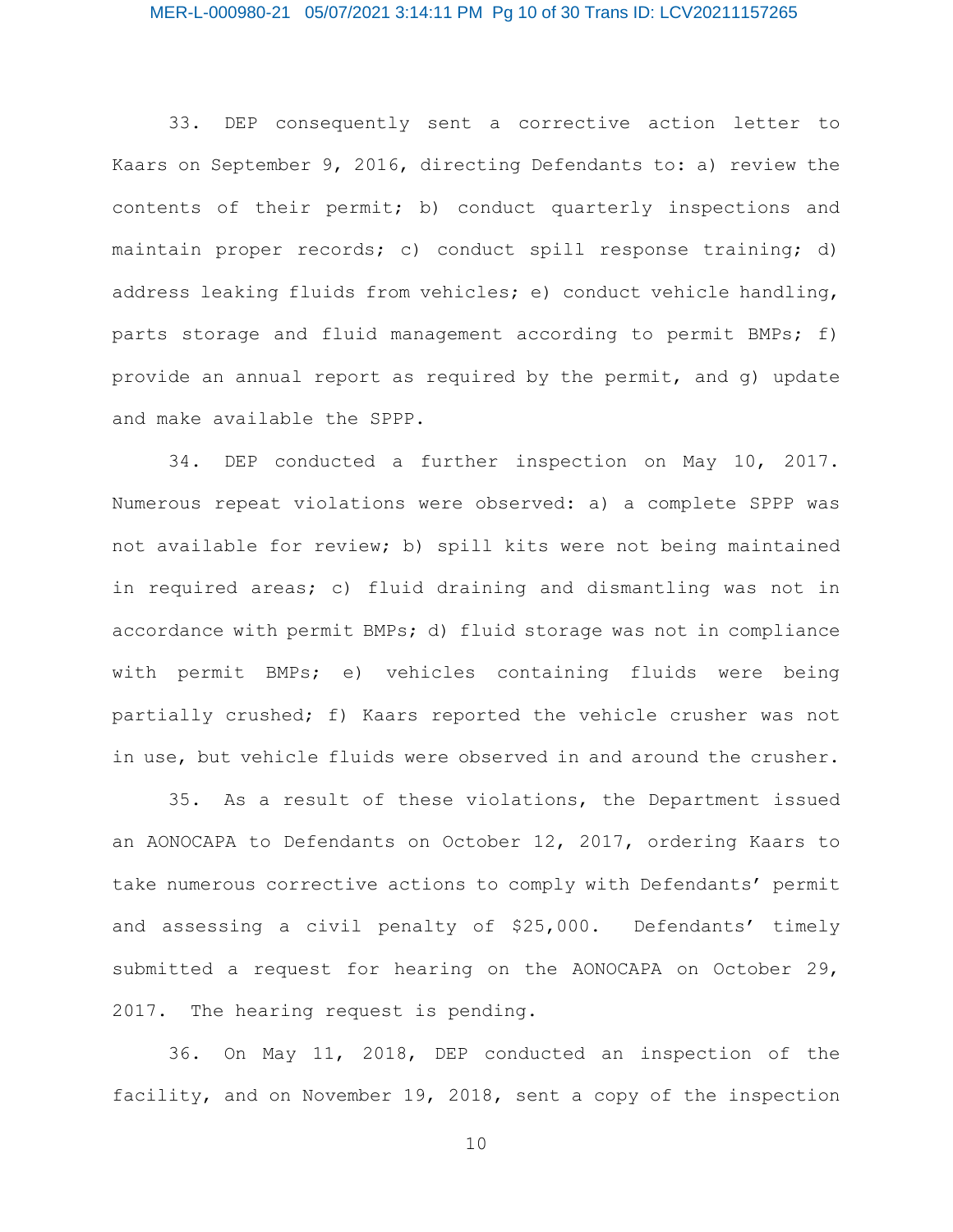# MER-L-000980-21 05/07/2021 3:14:11 PM Pg 11 of 30 Trans ID: LCV20211157265

report to Defendants. The inspection report noted numerous, continued violations, including: a) waste fluids were not under cover and in secondary containment; b) engines, engine cores, engine blocks, and transmissions were not stored under cover, as required by the permit; c) fluid draining was not conducted in accordance with BMPs; d) oil staining was observed on the ground adjacent to the crusher; e) fluid storage was not covered and there was no secondary containment; and f) numerous areas of fluid spills were observed.

37. On June 27, 2019, the EPA and DEP conducted a joint inspection of Defendants' facility. As with previous inspections, numerous – and in many cases continuous – violations were observed: a) the SPPP facility map did not depict the location of the fluid storage area and the approximate area of stormwater flow and drainage area; b) the SPPP did not have an inventory of potential source of materials that could contribute to stormwater pollution; c) records indicated failure to conduct quarterly inspections; d) annual reports were not provided; e) fluid drainage and dismantling areas were exposed to the elements and runoff was observed from those areas; f) engines, engine blocks, cores, transmissions and other components containing fluids were exposed to stormwater throughout the facility; g) batteries removed from vehicles were exposed to stormwater throughout the facility; h) drained oil was observed in 55-gallon drums lacking secondary containment and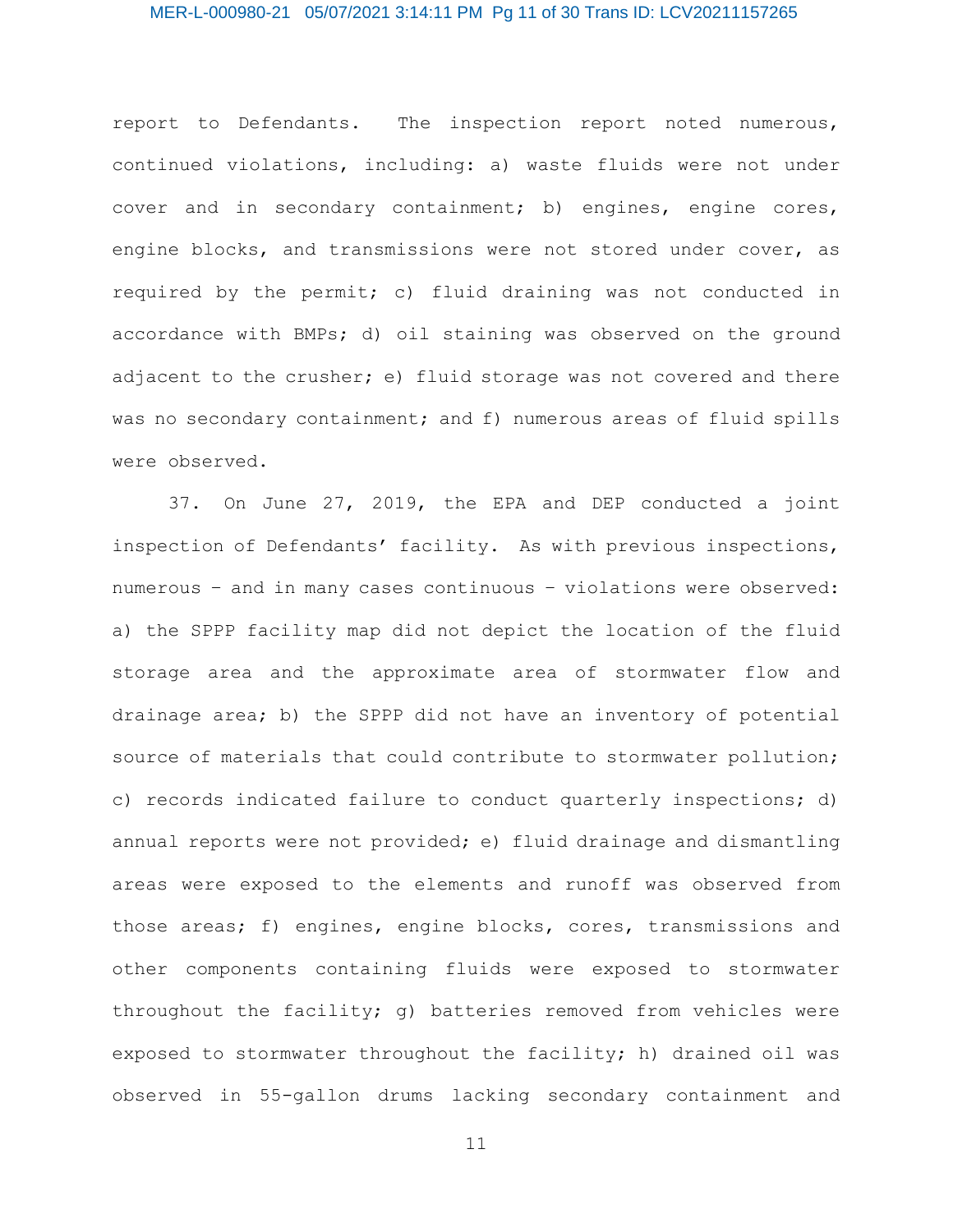# MER-L-000980-21 05/07/2021 3:14:11 PM Pg 12 of 30 Trans ID: LCV20211157265

proper labeling; i) numerous areas of oil and fluid leaks were observed in the processed vehicle storage area;  $j$ ) used absorbent materials, such as straw, "Speedy Dry" (clay absorbent litter) were improperly stored or disposed of; k) numerous puddles with sheens and discoloration were observed throughout the facility; and 1) numerous drums and containers contained stormwater.

38. On November 24, 2020, DEP conducted an inspection of the Kaars facility. DEP Hazardous Waste inspection staff observed improper storage and labeling of drums containing used oil and a lack of spill response equipment in these areas, in violation of N.J.A.C. 7:26A-6.4(d). A Field Notice of Violation was issued on this date.

39. The DEP Water Compliance and Enforcement inspector observed numerous violations of Kaars' permit that were consistent with previous violations, including: a) visible off-site discharges of stormwater along Parker Avenue to storm drains; b) stained and discolored soils outside the gates of the facility; c) mud and soils tracked onto the adjacent street; d) vehicles engines and parts are exposed to precipitation in the vehicle dismantling area; e) source materials from dismantled vehicles exposed to stormwater; f) uncovered dumpsters containing source materials exposed to precipitation; g) ponded water in numerous areas of the site with visible sheens/discoloration; h) visible discharges of fluids in the dismantled vehicle storage area; i) unauthorized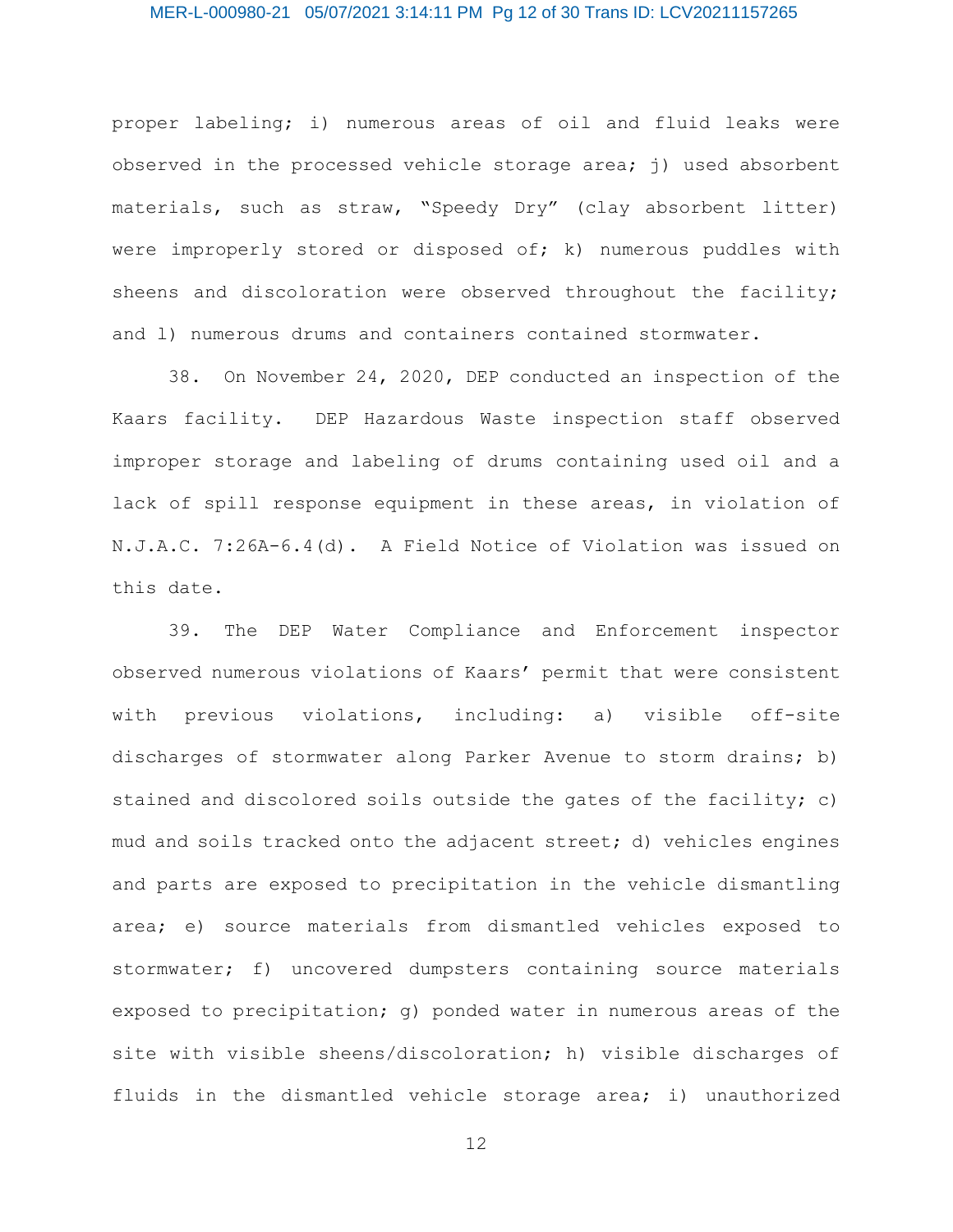#### MER-L-000980-21 05/07/2021 3:14:11 PM Pg 13 of 30 Trans ID: LCV20211157265

scrap metals and other debris in a large pile near the vehicle crusher; j) a large pile of discolored soil near the crusher; k) staining and fluid discharges adjacent to the crusher; l) no spill prevention kits; m) exposed fluids storage containers without secondary containment; n) unlabeled drums of fluids in a storage container; o) engines and engine components exposed to precipitation; and p) batteries stored on a pallet exposed to precipitation.

40. On March 3, 2021 DEP Solid and Hazardous Waste inspectors determined that Kaars had failed to comply with the regulations regarding storage of used oil, including: a) the requirement to ensure that all used oil containers were in good condition and not leaking (DEP inspectors noted a rusted 55-gallon drum containing used oil), N.J.A.C. 7:26A-6.4(d)3; b) failure to properly label 5 (five) 55-gallon drums of used oil with the words "Used Oil", N.J.A.C. 7:26A-6.4(d)4; and c) failure to clean up a large volume of oil-contaminated "speedy dry" absorbent in the body shop, N.J.A.C. 7:26A-6.4(d)5.

41. On March 16, 2021 DEP inspectors took samples of a large pile of yard scrapings and mixed solid wastes located at the facility. One of those samples tested above state residential direct soil contact standards for the chemical compound benzo(a)pyrene, a human carcinogen.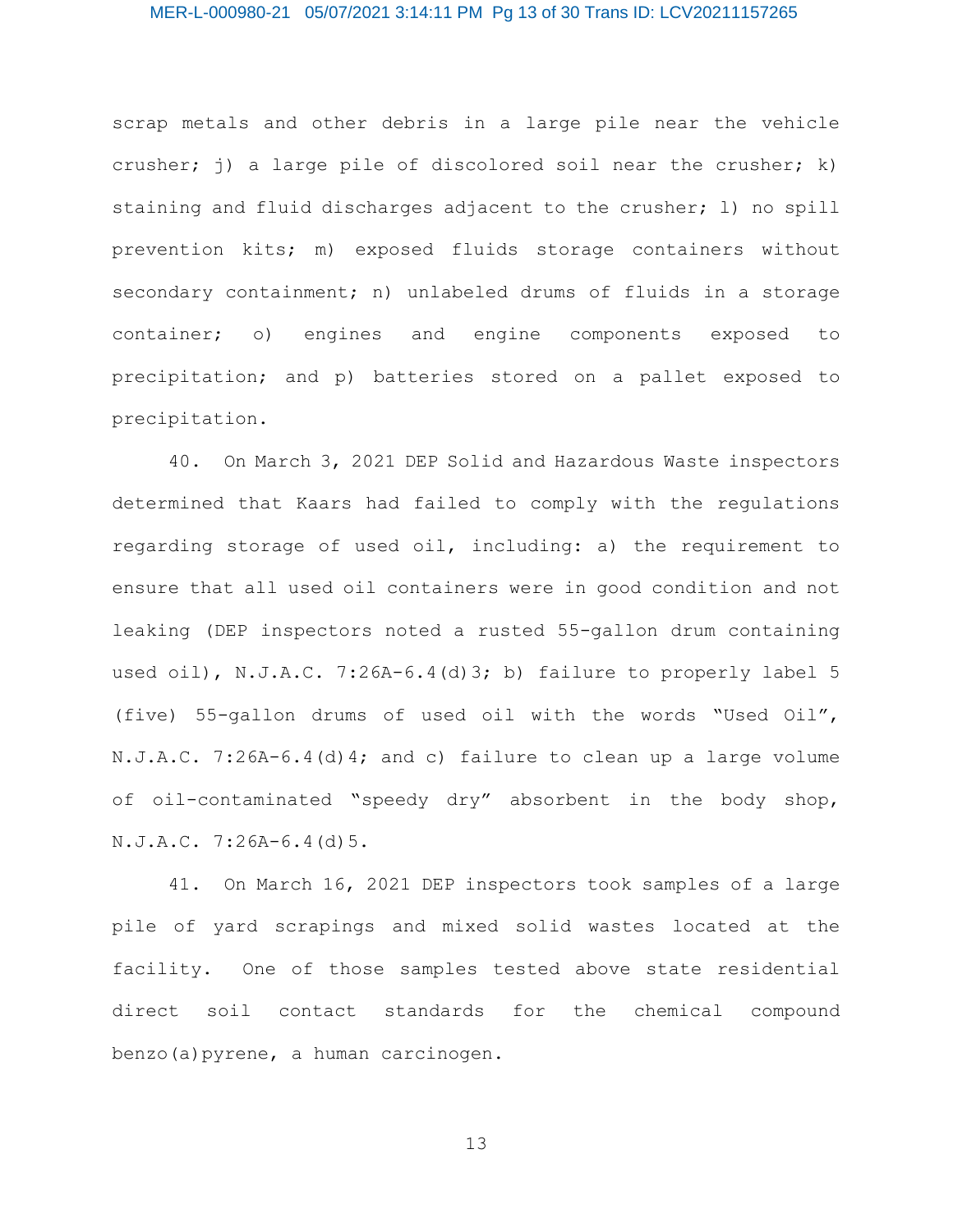#### **COUNT I**

# **Violation of the Water Pollution Control Act, N.J.S.A 58:10A-1 to -73.**

42. Plaintiffs incorporate each of the preceding paragraphs as if set forth fully herein;

43. The WPCA prohibits any person from discharging a pollutant to waters of the State without a valid permit or authorization from DEP. N.J.S.A. 58:10A-6(a).

44. "Pollutant" means any dredged spoil, solid waste, incinerator residue, sewage, garbage, refuse, oil, grease, sewage sludge, munitions, chemical wastes, biological materials, radioactive substance, thermal waste, wrecked or discarded equipment, rock, sand, cellar dirt, and industrial, municipal or agricultural waste or other residue discharged into the waters of the State. "Pollutant" includes both hazardous and nonhazardous pollutants. N.J.S.A. 58:10A-3(n).

45. Stormwater that comes into contact with source materials is a pollutant under the WPCA, the discharge of which by any person requires a permit. Ibid.; see also N.J.A.C. 7:14A-1.2.

46. Vehicle recycling operations are subject to the WPCA's permit requirements because "source materials," as defined by the WPCA, may be exposed to precipitation and generate a stormwater discharge. See N.J.A.C. 7:14A-24.2. Permittees must comply with all conditions of a permit. N.J.A.C. 7:14A-6.2.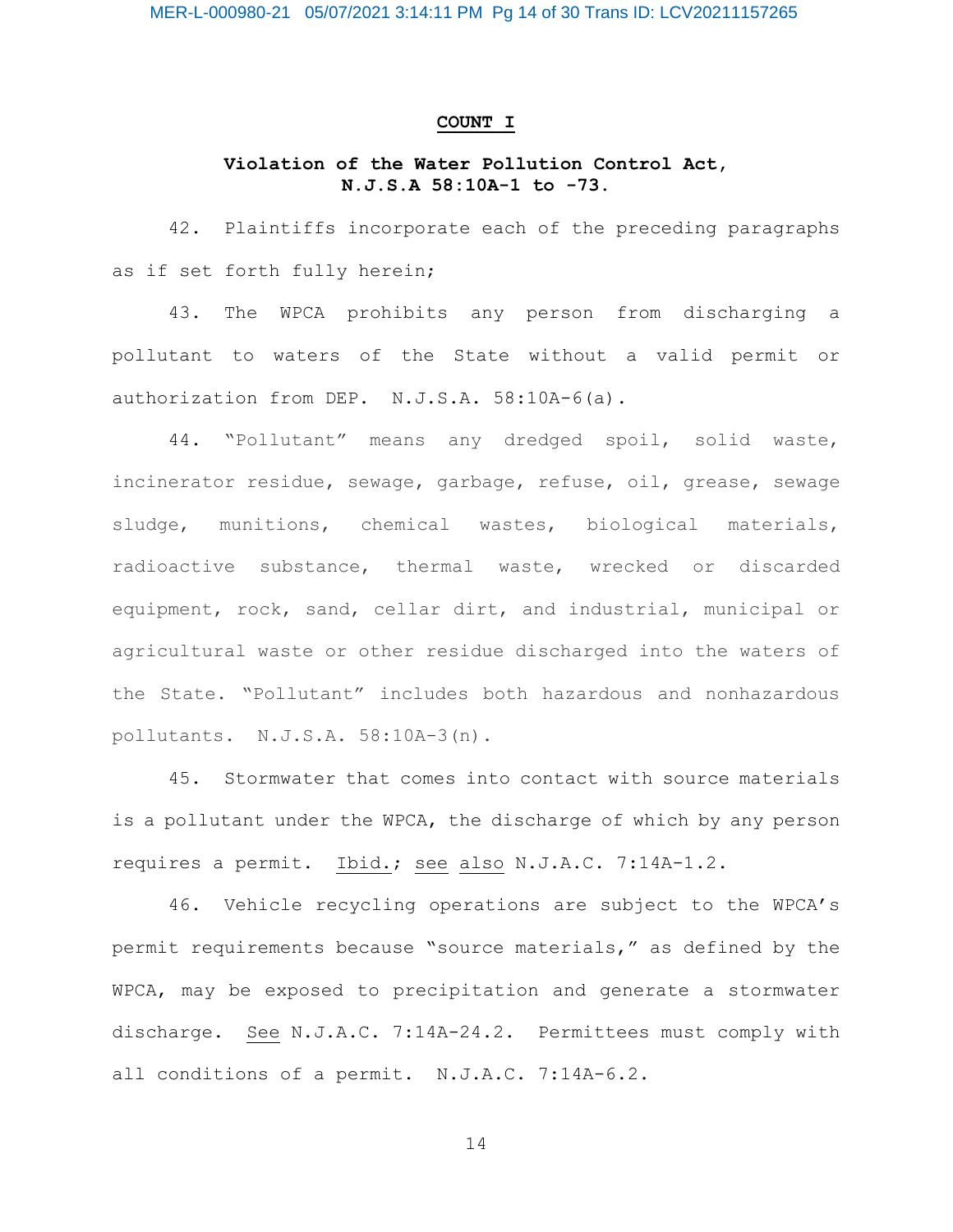47. Failure to comply with a permit's conditions is a violation of the WPCA. Id. See also N.J.S.A 58:10A-6(f)3.

48. Defendants were issued Vehicle Recycling general permit NJG0222917 on February 7, 2014.

49. DEP inspections of Defendants' facility between 2015 and 2020 revealed numerous, repeated violations of the conditions of Defendants' permit.

50. DEP's July 7, 2015 inspection identified the following violations of Defendants' permit:

- a. A SPPP was not available for review (Part IV B.2.b.);
- b. Quarterly inspections had not been performed (Part IV B.4ii.);
- c. No annual certification was available (Part IV B.4.h.);
- d. Employee training had not occurred (Part IV B.3.b.);
- e. Source materials, including engine cores and transmissions, were improperly stored and were exposed to the elements in violation of permit BMPs (Part IV  $C.3.a.)$ ;
- f. Oil and antifreeze were observed on the ground (Part IV C.1.c.);
- g. Spill kits were not placed in required areas (Part IV  $C.1.d.; C.9.c.);$
- h. Waste oil receipts were unavailable (Part IV B.4.d.);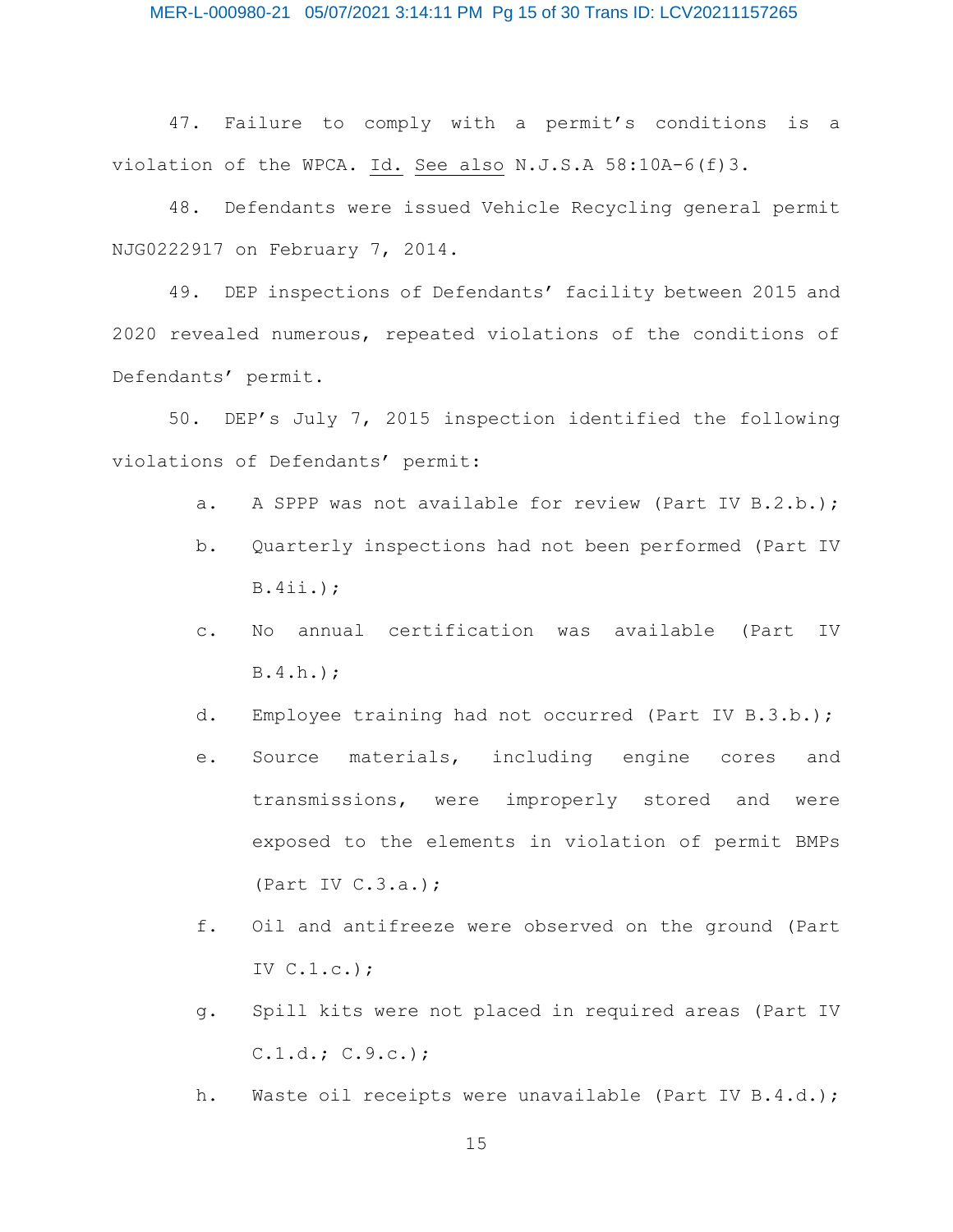i. The vehicle crusher was not properly maintained (Part IV B.8.a).

51. DEP's January 22, 2016 inspection of Defendants' facility identified the following permit violations:

- a. The SPPP was incomplete because it lacked a complete list of source materials, a process diagram, and contained an insufficiently detailed site map. (Part IV B.4.b., c., d.);
- b. Quarterly inspections had not been performed (Part IV B.4ii.);
- c. Equipment containing hydraulic fluids (front end loader) were not properly maintained. (Part IV  $C.8.b.$ ;
- d. d. Impervious surfaces were not properly maintained or free of fluids. (Part IV C.2);
- e. The fluid storage area lacked labeling and a secondary containment system. (Part IV C.5);
- f. Source materials, including engine cores and transmissions, were improperly stored and were exposed to the elements in violation of permit BMPs (Part IV  $C.3.a.)$ ;
- g. Spill kits did not contain required materials and were not placed in required areas (Part IV C.1.d.; C.9.c.).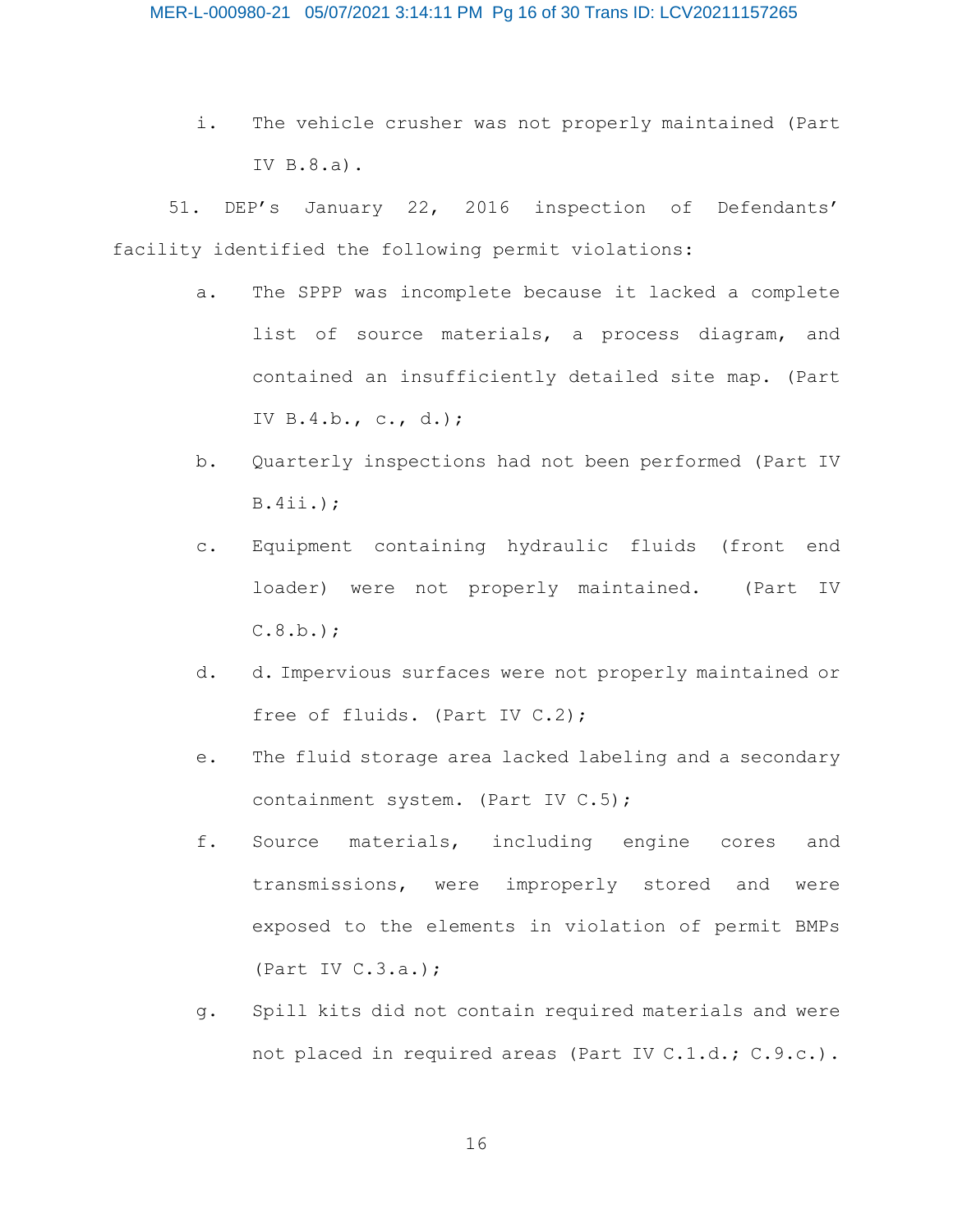52. DEP's September 8, 2016 inspection revealed continued non-compliance with Kaars' NJPDES permit, including:

- a. The SPPP was incomplete and lacked required components. (Part IV B.4.);
- b. Records of quarterly inspections were not available (Part IV B.4ii.);
- c. No records of employee training were available (Part IV B.3.b);
- d. A vehicle was leaking gasoline onto the ground. The vehicle was not in the fluid draining and dismantling area (Part IV C.2.);
- e. Impervious surfaces were not properly maintained or free of fluids. (Part IV C.2);
- f. The fluid storage area lacked labeling and a secondary containment system. (Part IV C.5);
- g. Source materials, including engine cores and transmissions, were improperly stored and were exposed to the elements in violation of permit BMPs (Part IV C.3.a.).

53. DEP's May 10, 2017 inspection identified numerous violations:

> a. No complete SPPP was available for review (Part IV. B.4);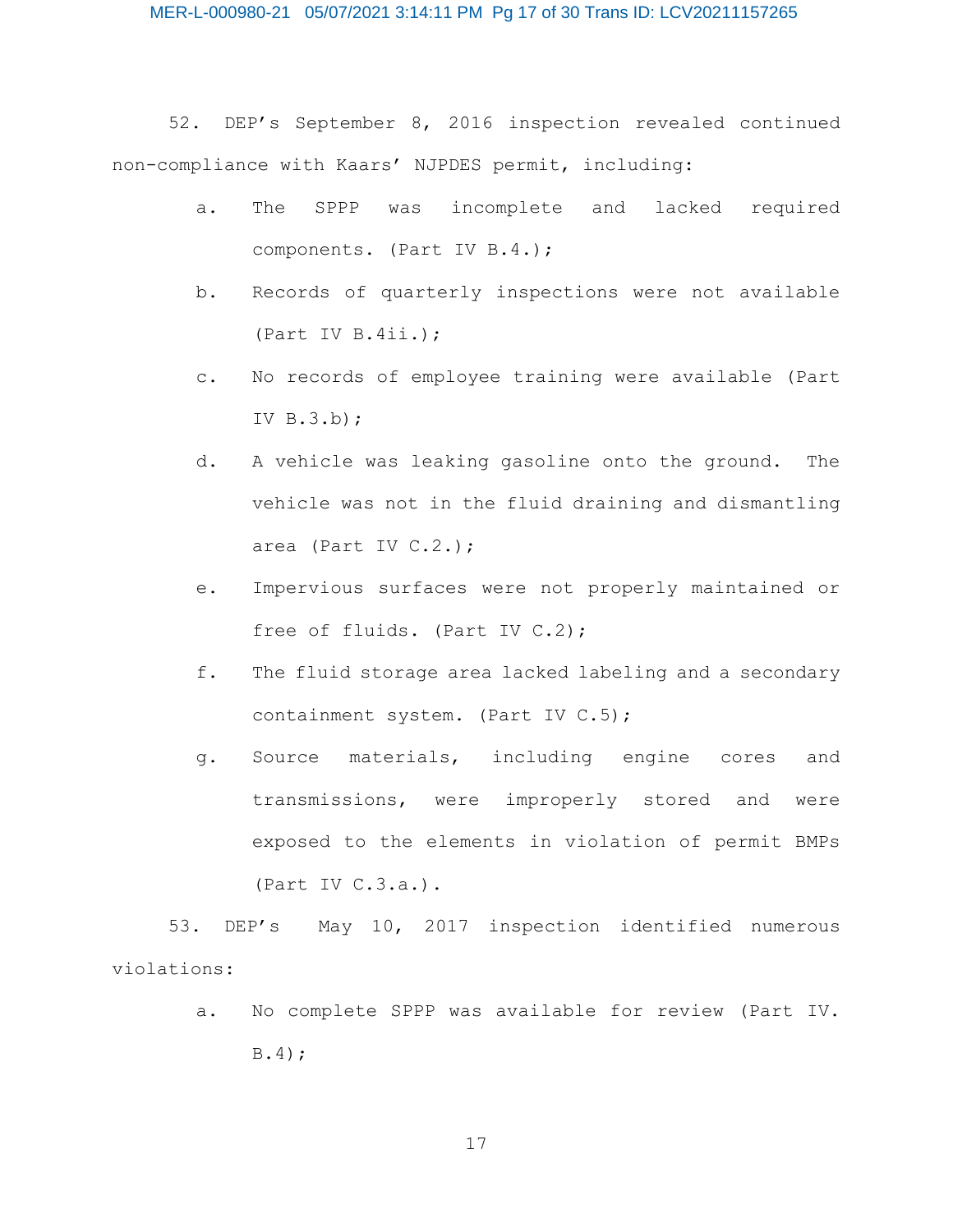- b. Spill kits did not contain required materials and were not placed in required areas (Part IV C.1.d.; C.9.c.);
- c. Fluid draining and dismantling was not in accordance with permit BMPs (Part IV C.2.);
- d. Fluid storage was not in compliance with permit BMPs Part IV C.5.);
- e. Vehicles containing fluids were being partially crushed. (Part IV, C.2., 8.);
- f. Fluids were observed in and around the crusher. (Part IV, C.2., 8.);
- g. Source materials, including engine cores and transmissions, were improperly stored and were exposed to the elements in violation of permit BMPs (Part IV C.3.a.).

54. DEP's May 11, 2018 inspection revealed the following permit violations:

- a. Fluid draining and dismantling was not in accordance with permit BMPs (Part IV C.2.);
- b. Fluid storage was not in compliance with permit BMPs Part IV C.5.);
- c. Fluids were observed in and around the crusher. (Part IV,  $C.2.$ ,  $8.$ );
- d. Oil and other fluid staining was observed in different parts of the facility (Part IV C.9.);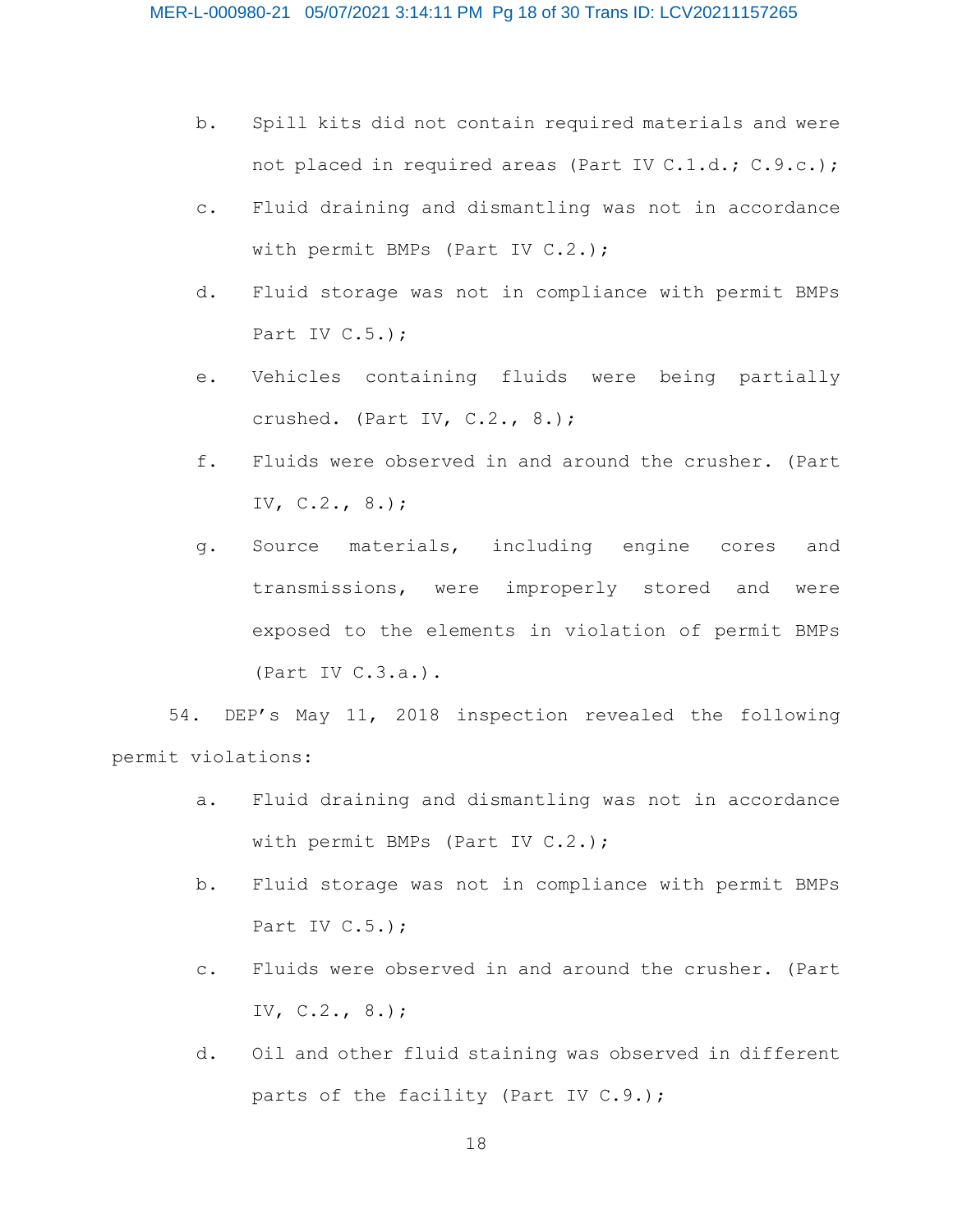e. Source materials, including engine cores and transmissions, were improperly stored and were exposed to the elements in violation of permit BMPs (Part IV C.3.a.).

55. On June 27, 2019, DEP and EPA conducted a joint inspection of the facility that identified the following violations of Defendants' permit:

- a. The SPPP was incomplete and lacked an accurate site map depicting fluid storage areas and direction of stormwater flow. The SPPP also lacked a complete list of source materials (Part IV, B.4.c.; B.4.d.);
- b. Defendants did not have complete records of quarterly inspections for a period of three years, and no annual inspection reports were found. Nor was an annual certification form found at the facility (Part IV B.4.f.i-ii.; g.i.; h.i.);
- c. The fluid draining area was uncovered and exposed to the elements, and stormwater with visible sheen and discoloration was observed discharging from the facility to the storm drain on Prospect Avenue (Part IV C.2.a.; N.J.S.A. 58:10A-6(a));
- d. Source materials, including engine cores and transmissions, were improperly stored and were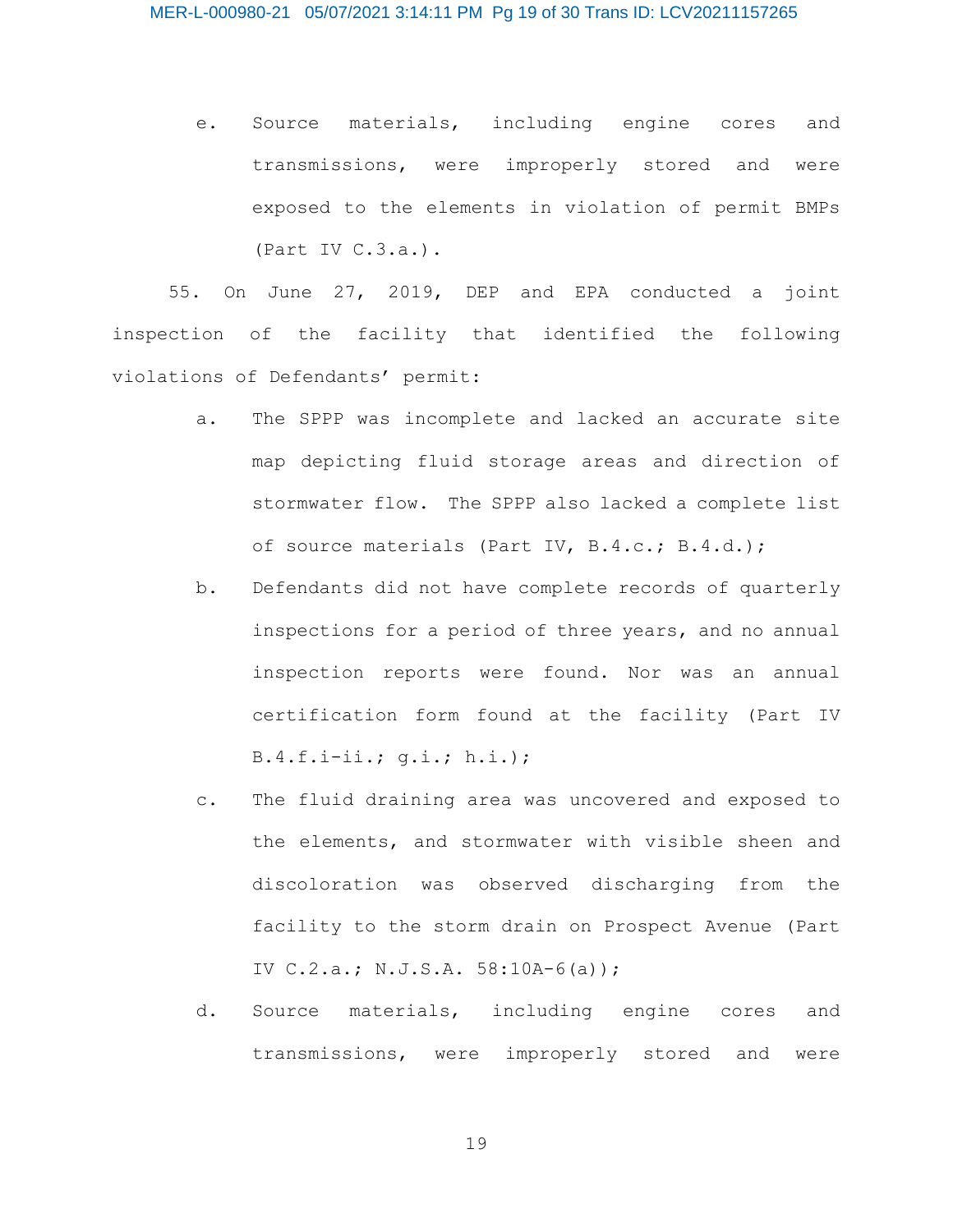exposed to the elements in violation of permit BMPs (Part IV C.3.a.);

- e. Batteries were being stored outside and not on an impervious surface (Part IV C.3.c.);
- f. Drained fluids were improperly stored in unlabeled drums lacking secondary containment (Part IV C.5.d.);
- g. Greasy and discolored puddles were observed in the processed vehicle storage area indicating leaks from processed vehicles (Part IV C.6.b.);
- h. No employee training records were available (Part IV  $C.9.d.$
- i. Significant volumes of absorbent materials were observed in various areas of the facility and outside the facility adjacent to Parker Avenue near the storm drain (Part IV C.10.a);
- j. Numerous puddles throughout the facility had a visible sheen or were discolored and there were no measures to prevent these pollutants from discharging off the site (Part IV D.1.a).

56. DEP observed the following permit violations during its November 24, 2020 inspection of the facility:

> a. There were visible off-site discharges of stormwater along Parker Avenue to storm drains (Part IV C.2.a; N.J.S.A. 58:10A-6);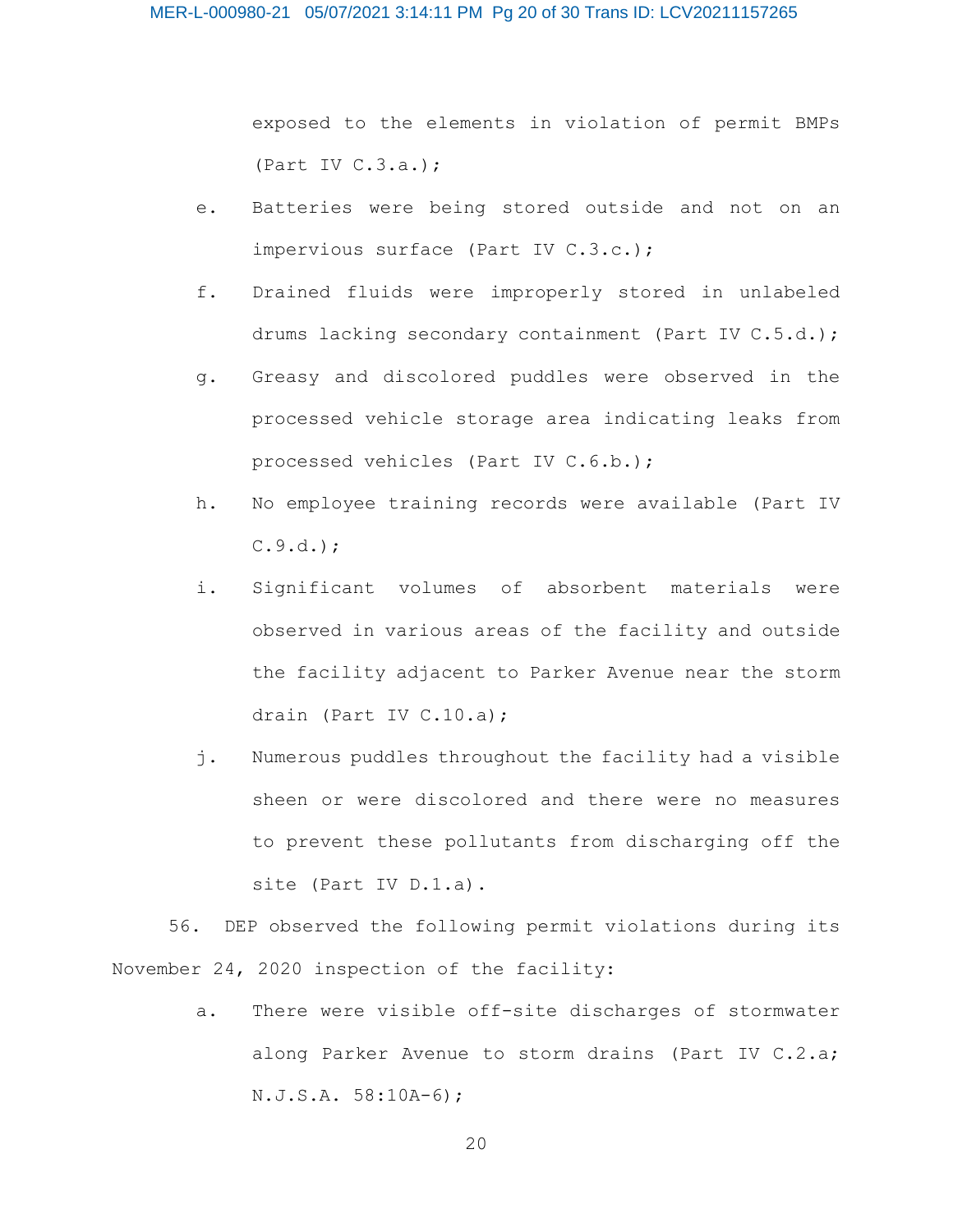- b. Stained and discolored soils were evident outside the gates of the facility (Part IV C.2.a);
- c. Mud and soils were tracked off-site onto the adjacent street (Part IV C.10.a);
- d. Vehicles with hoods up were observed in in the vehicle dismantling area (Part IV C.1.e.);
- e. Source materials, including engine cores and transmissions, were improperly stored and were exposed to the elements in violation of permit BMPs (Part IV C.3.a.);
- f. Ponded water in numerous areas of the site with visible sheens/discoloration were observed (Part IV D.1.a.);
- g. Visible discharges of fluids in the dismantled vehicle storage area were observed (Part IV C.2.a.);
- h. Unauthorized scrap metals and other debris were observed in a large pile near the vehicle crusher. The Defendants' permit does not authorize storage or processing of scrap metals;
- i. Staining and fluid discharges were observed adjacent to the crusher (Part IV C.2.a);
- j. Spill kits did not contain required materials and were not placed in required areas (Part IV C.1.d.; C.9.c.);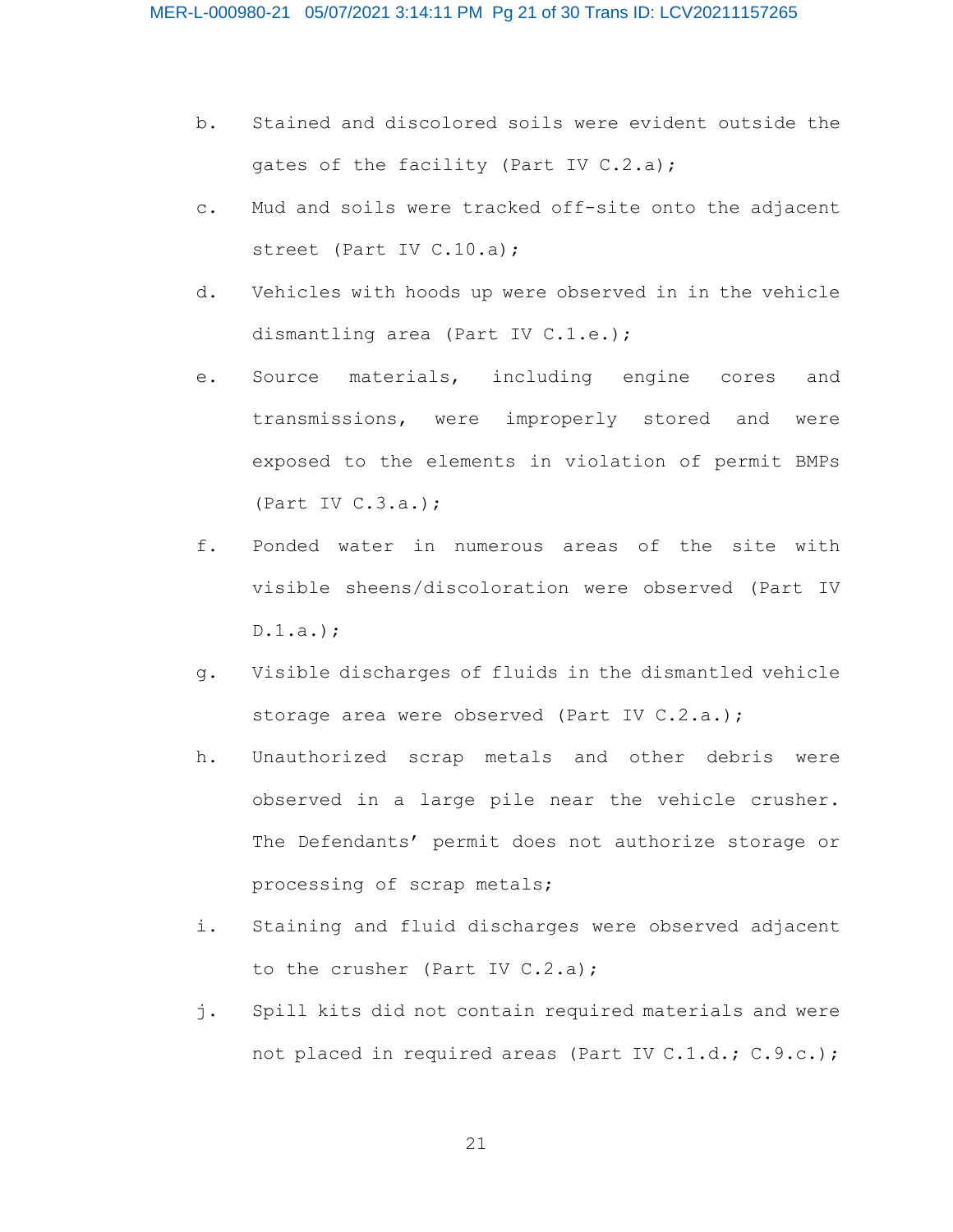- k. Drained fluids were improperly stored in unlabeled drums lacking secondary containment (Part IV C.5.d.);
- l. Source materials, including engine cores and transmissions, were improperly stored and were exposed to the elements in violation of permit BMPs (Part IV C.3.a.);
- m. Batteries were being stored outside and not on an impervious surface (Part IV C.3.c.).

**WHEREFORE**, The Department demands judgment against the Defendants for violation of the WPCA and requests that this Court:

a. Order Defendants to immediately cease all vehicle receipt, dismantling, fluid removal, crushing and all other activities authorized by permit NJG0222917 until permit compliance is achieved;

b. Order Defendants to immediately implement corrective measures to comply with all terms of the permit, including but not limited to clean-up and maintenance of all impervious surface areas of the facility; installation of berms in areas where fluids are removed and stored; installation of a berm around the vehicle crusher; installation of covers for area in which source materials such as engines, engine cores, blocks, transmissions and other components removed from vehicles that may contain fluids will be stored; installation of covers where batteries are stored, or relocation of batteries to a covered area; and all other measures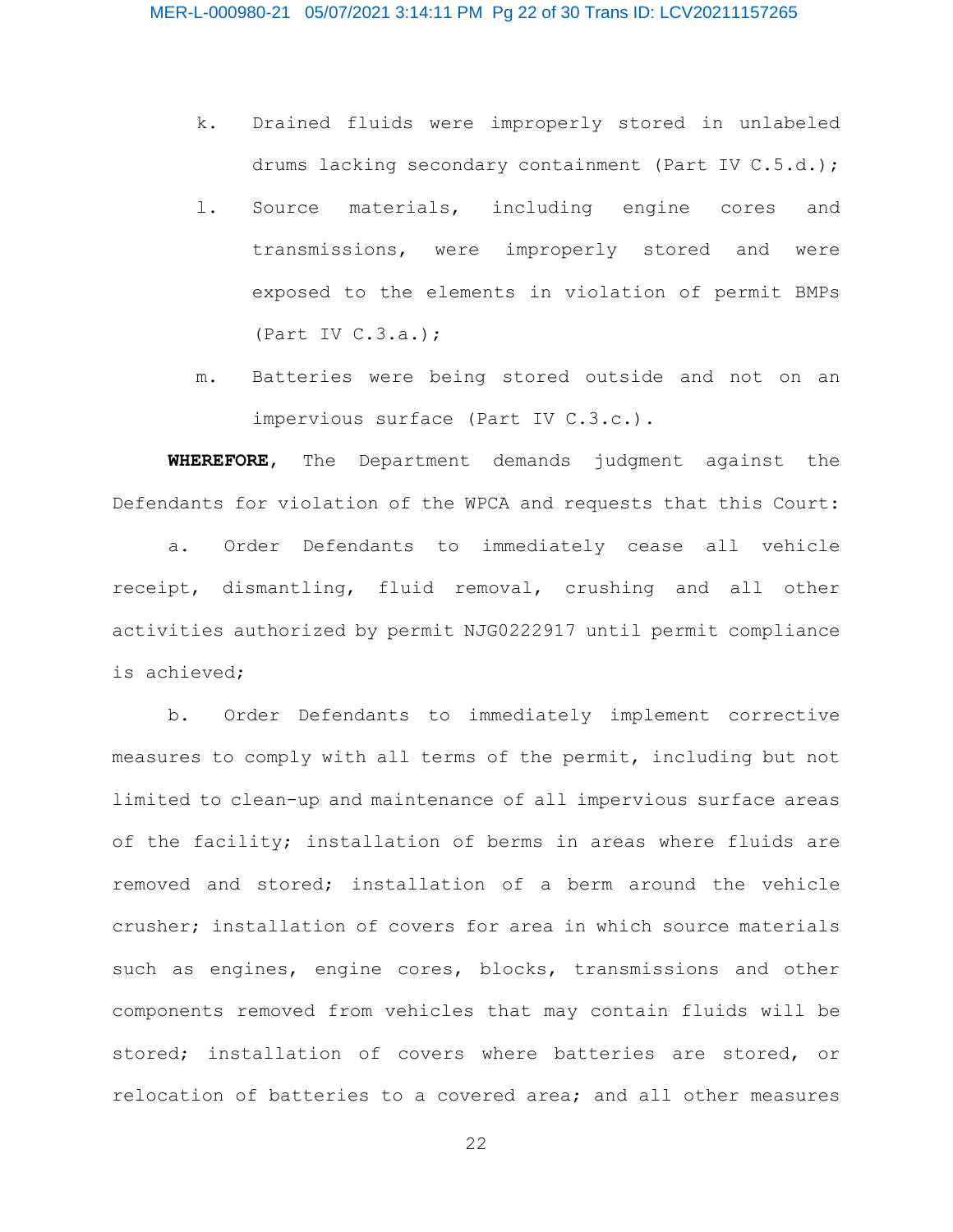#### MER-L-000980-21 05/07/2021 3:14:11 PM Pg 23 of 30 Trans ID: LCV20211157265

required by the permit to prevent or eliminate the discharge of stormwater to surface and groundwater from the facility;

c. Order Defendants to immediately implement staff training related to compliance with all terms of the permit;

d. Order Defendants to pay civil penalties of up to \$50,000 per day per violation for each of the violations alleged in this complaint pursuant to the N.J.S.A. 58:10A-10(e); and

e. Order such other relief as the Court finds necessary and proper.

# **COUNT II**

# **Violation of the Solid Waste Management Act, N.J.S.A. 13:1E-1 to -230.**

57. Plaintiffs incorporate each of the preceding paragraphs as if set forth fully herein;

58. The SWMA prohibits any person from operating a solid waste facility without a permit or authorization from DEP. N.J.S.A. 13:1E-5; N.J.A.C. 7:26-2.8(e)-(f).

59. Defendants' permit is solely for the dismantling and recycling of vehicles. The cover letter to the permit states that "facilities that engage in the business of vehicle recycling AND scrap metal processing are not eligible under this permit and will be considered for authorization under DEP's Scrap Metal Processing and Recycling General Permit."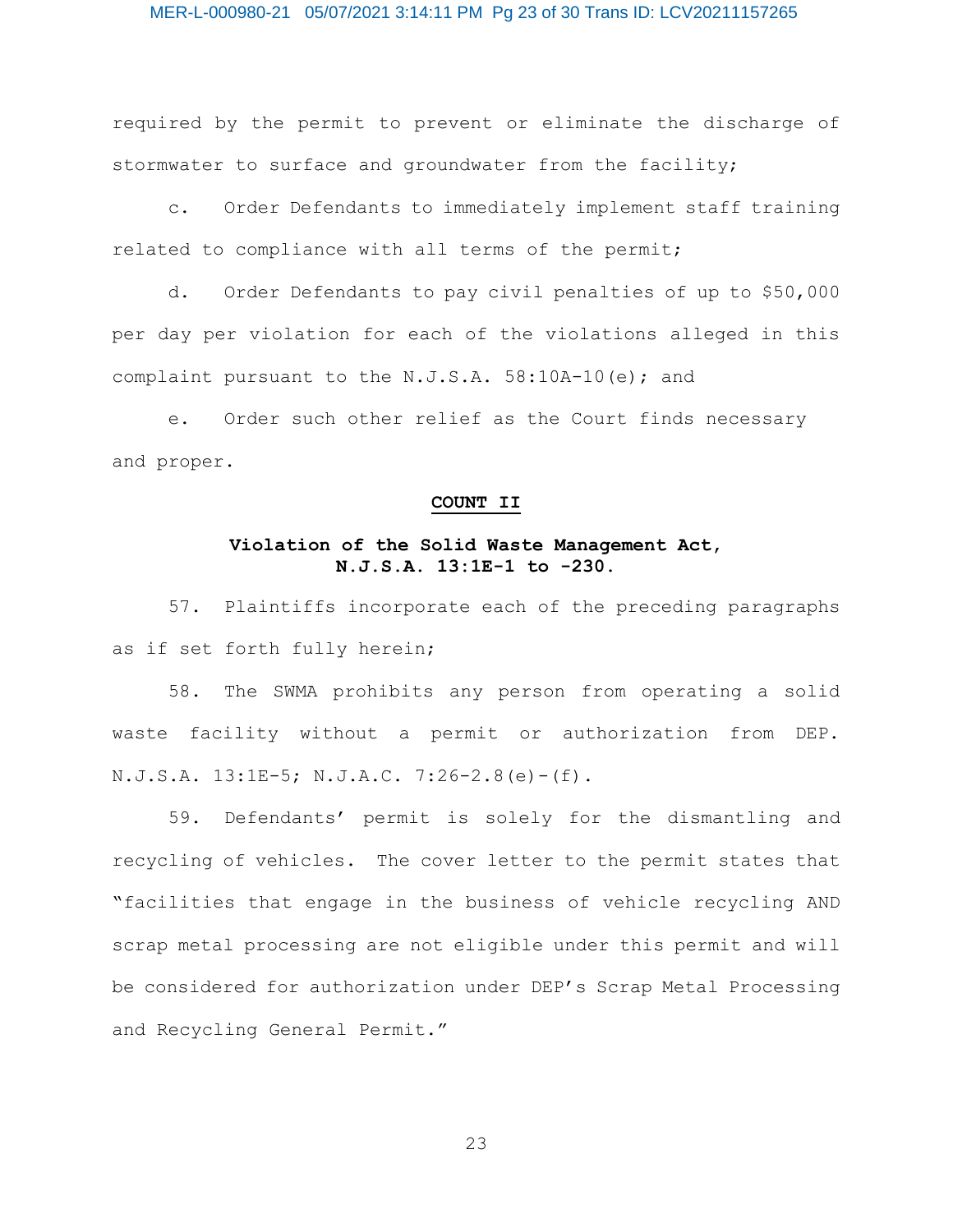60. Defendants do not possess, nor have they sought to attain, a Scrap Metal Processing and Recycling General Permit.

53. Scrap metal is a solid waste, the storage of which requires authorization under the SWMA. N.J.S.A. 13:1E-3 (definition of solid waste).

54. DEP's inspection of Defendants' facility on November 10, 2020, identified a large pile of scrap metals at the facility.

55. The DEP inspection also observed a large pile of discolored soils or similar materials adjacent to the vehicle crusher.

56. The scrap metals and discolored soils constitute solid waste under the SWMA. Defendants do not have a permit for the storage of solid waste.

**WHEREFORE**, the Department demands judgment against the Defendants for violation of the SWMA and requests that this Court:

a. Order Defendants to submit a proposal to DEP within 30 days of the order detailing how Defendants will remove the illegal solid wastes in the scrap metal storage area;

b. Order Defendants to, within 30 days of the order, contract with a New Jersey licensed testing laboratory to perform tests on the soil pile adjacent to the crusher to determine the chemical characteristics of the materials in the pile, and following receipt of test results, make immediate arrangements for the proper handling and disposal of the material;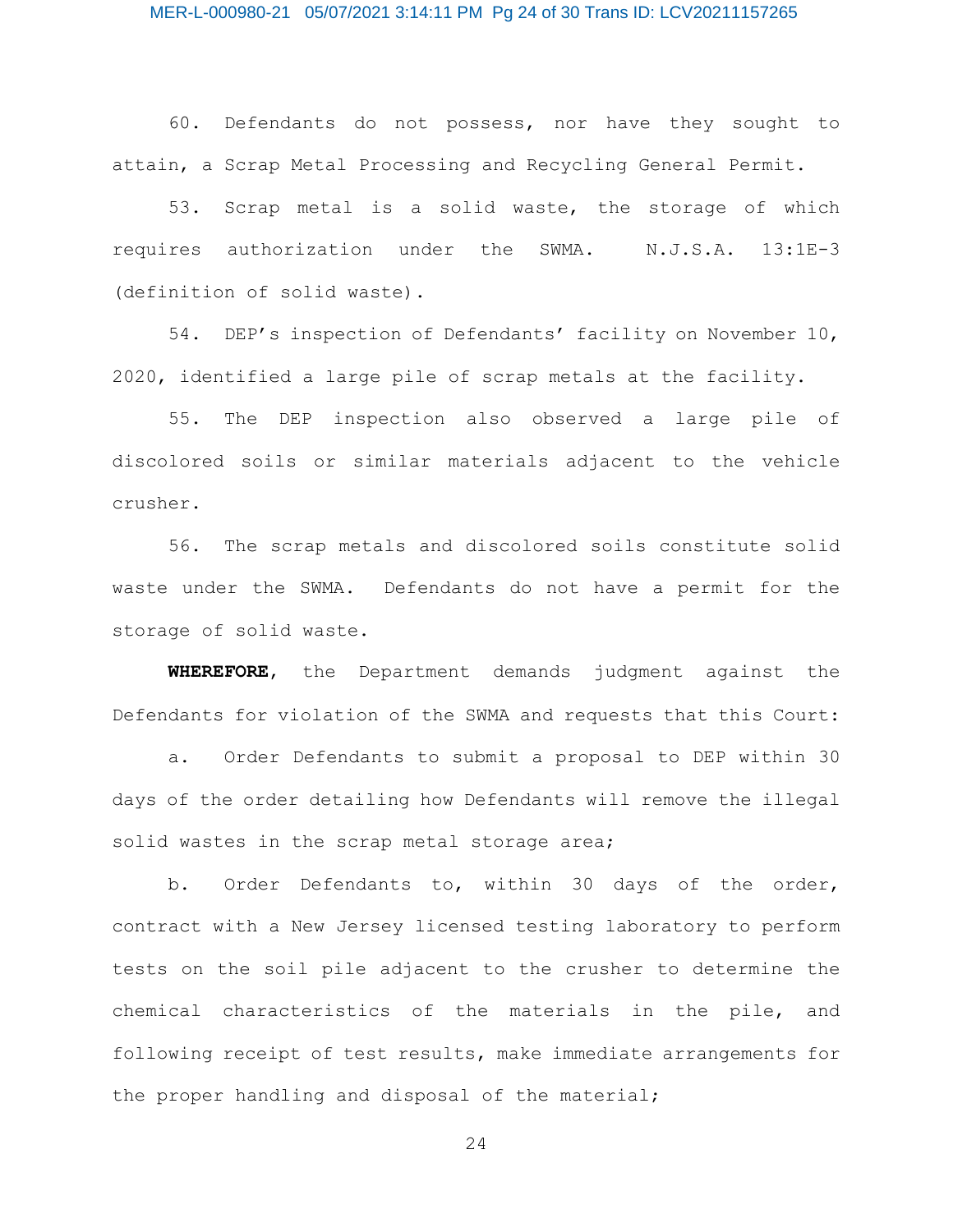MER-L-000980-21 05/07/2021 3:14:11 PM Pg 25 of 30 Trans ID: LCV20211157265

c. Order Defendants to pay civil penalties of up to \$25,000 per day per violation for each of the violations alleged in this complaint pursuant to the N.J.S.A. 13:1E-9(d); and

d. Order such other relief as the Court finds necessary and proper.

# **COUNT III**

# **Violation of the Solid Waste Management Act, N.J.A.C. 7:26A-6.4(d)3 - 5.**

57. Plaintiffs incorporate each of the preceding paragraphs as if set forth fully herein.

58. Vehicle recycling operations remove various fluids from vehicles to be scrapped, motor oil.

59. The SWMA requires a generator of used oil to properly store and label containers of used oil, N.J.A.C. 7:26A-6.4(d).

60. On November 24, 2020, and March 3, 2021, DEP Hazardous Waste inspection staff observed improper storage and labeling of drums containing used oil and improper disposal of spill response materials, in violation of N.J.A.C. 7:26A-6.4(d)(3), (4) and  $(5)$ .

61. DEP Hazardous Waste staff conducted another inspection on March 3, 2021 and observed a rusted 55-gallon drum containing used oil, and five 55-gallon drums of used oil without proper labels, in violation of N.J.A.C. 7:26A-6.4(d)3, 4.

62. Inspectors also observed significant quantities of oilcontaminated "speedy dry" absorbent on the shop floor, in violation of N.J.A.C. 7:26A-6.4(d)5.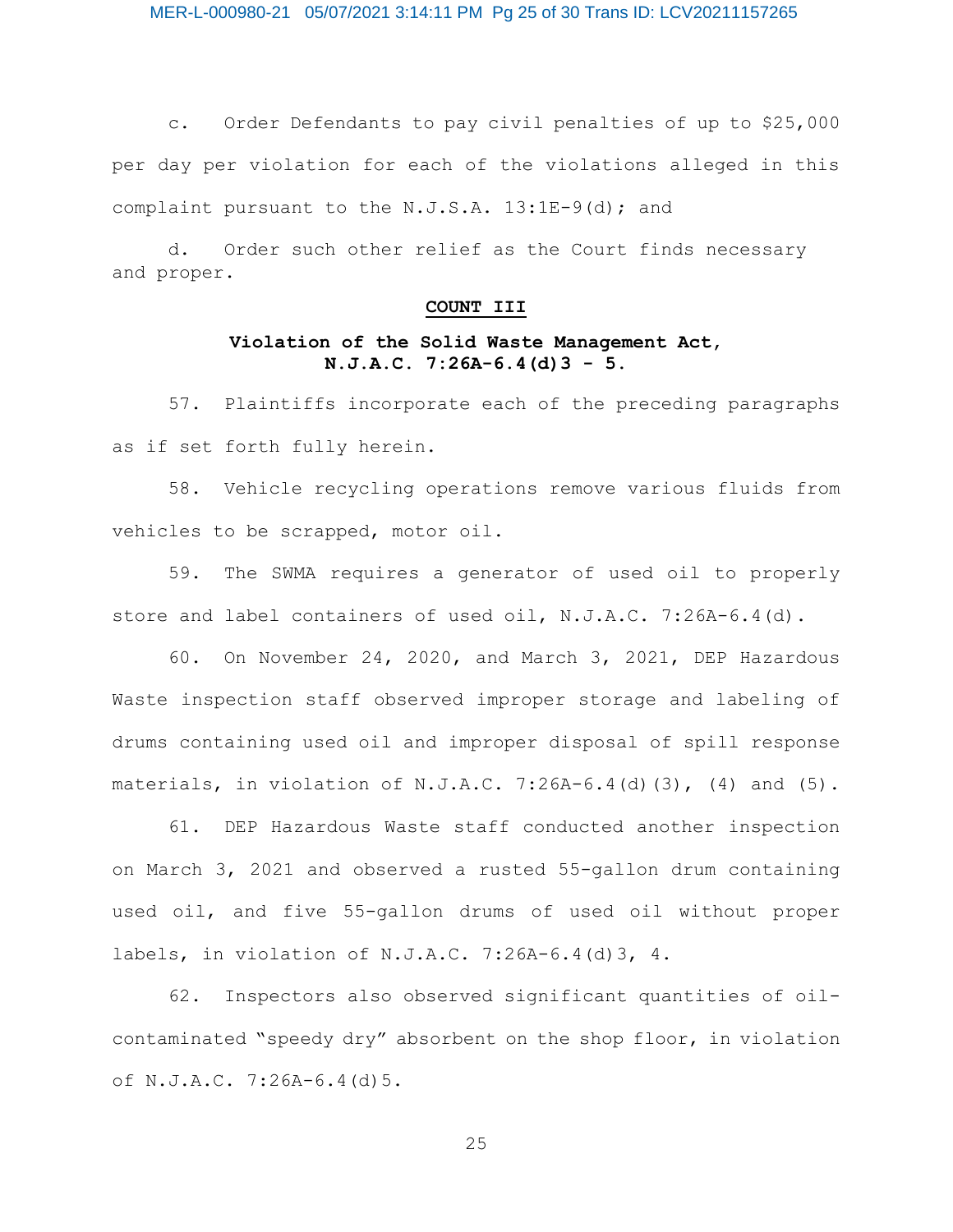#### MER-L-000980-21 05/07/2021 3:14:11 PM Pg 26 of 30 Trans ID: LCV20211157265

**WHEREFORE**, the Department demands judgment against the Defendants for violation of the SWMA and requests that this Court:

a. Order Defendants to immediately comply with the requirements of N.J.A.C. 7:26A-6.4(d) and affix appropriate labels to all containers of used oil at the facility;

b. Order Defendants to immediately place in the used oil storage area appropriate spill response equipment to fully address any potential spill that may occur in the used oil storage area;

c. Order Defendants to contract with a licensed company to remove and properly process all used oil at the facility;

d. Order Defendants to pay civil penalties of up to \$25,000 per day per violation for each of the violations alleged in this complaint pursuant to the N.J.S.A. 13:1E-9(d); and

e. Order such other relief as the Court finds necessary and proper.

#### **COUNT IV**

# **Violation of the Spill Compensation and Control Act, N.J.S.A 58:10-23.11 to -23.11z.**

63. Plaintiffs incorporate each of the preceding paragraphs as if set forth fully herein.

64. DEP inspections have consistently revealed the presence of spills of fluids at the Defendants' property, including motor oil, brake fluids, anti-freeze and other fluids. Motor oil contains a variety of TPH that pose a risk to public health if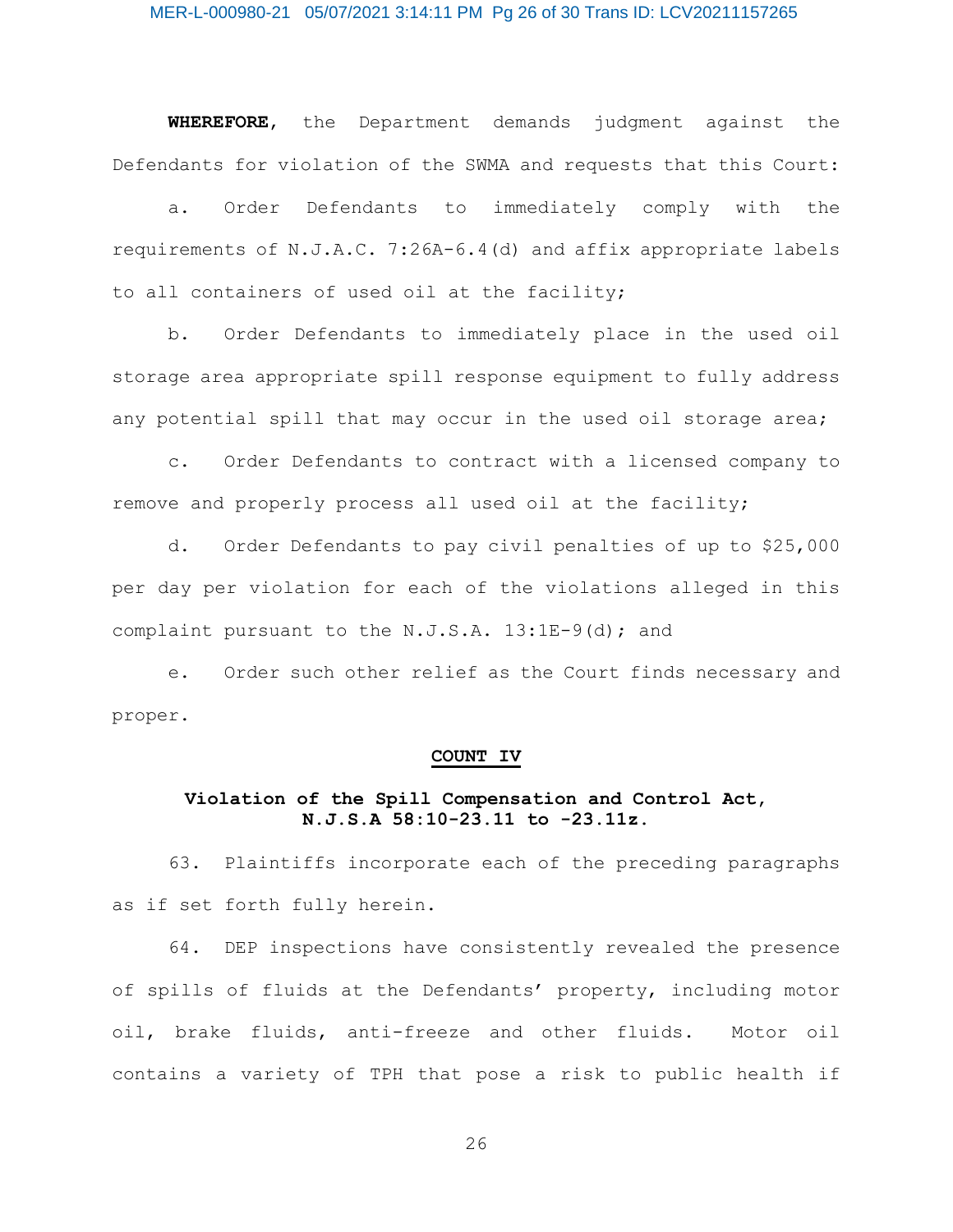#### MER-L-000980-21 05/07/2021 3:14:11 PM Pg 27 of 30 Trans ID: LCV20211157265

released to the environment, including effects on a person's central nervous system, and also the blood, immune system, liver, spleen, kidneys, a developing fetus, and the lungs. TPH exposure at high levels can even cause death.

65. DEP inspectors also sampled a pile of yard scrapings and mixed solid wastes for the presence of hazardous substances. Samples taken on March 16, 2021 revealed the presence of a hazardous substance, benzo(a)pyrene, a human carcinogen,

66. The Spill Act prohibits any person from discharging hazardous substances without State or Federal permission.

67. The fluids discharged by Defendants, and the benzo(a)pyrene present in the yard scrapings, threaten public health and the environment.

**WHEREFORE**, the Department demands judgment against the Defendants for violation of the Spill Act and requests that this Court:

a. Order Defendants to immediately cease discharges of any hazardous substances at the property;

b. Order Defendants to take immediate action to clean up any discharges of hazardous substances and to dispose of hazardous substances and clean-up materials at a New Jersey licensed facility;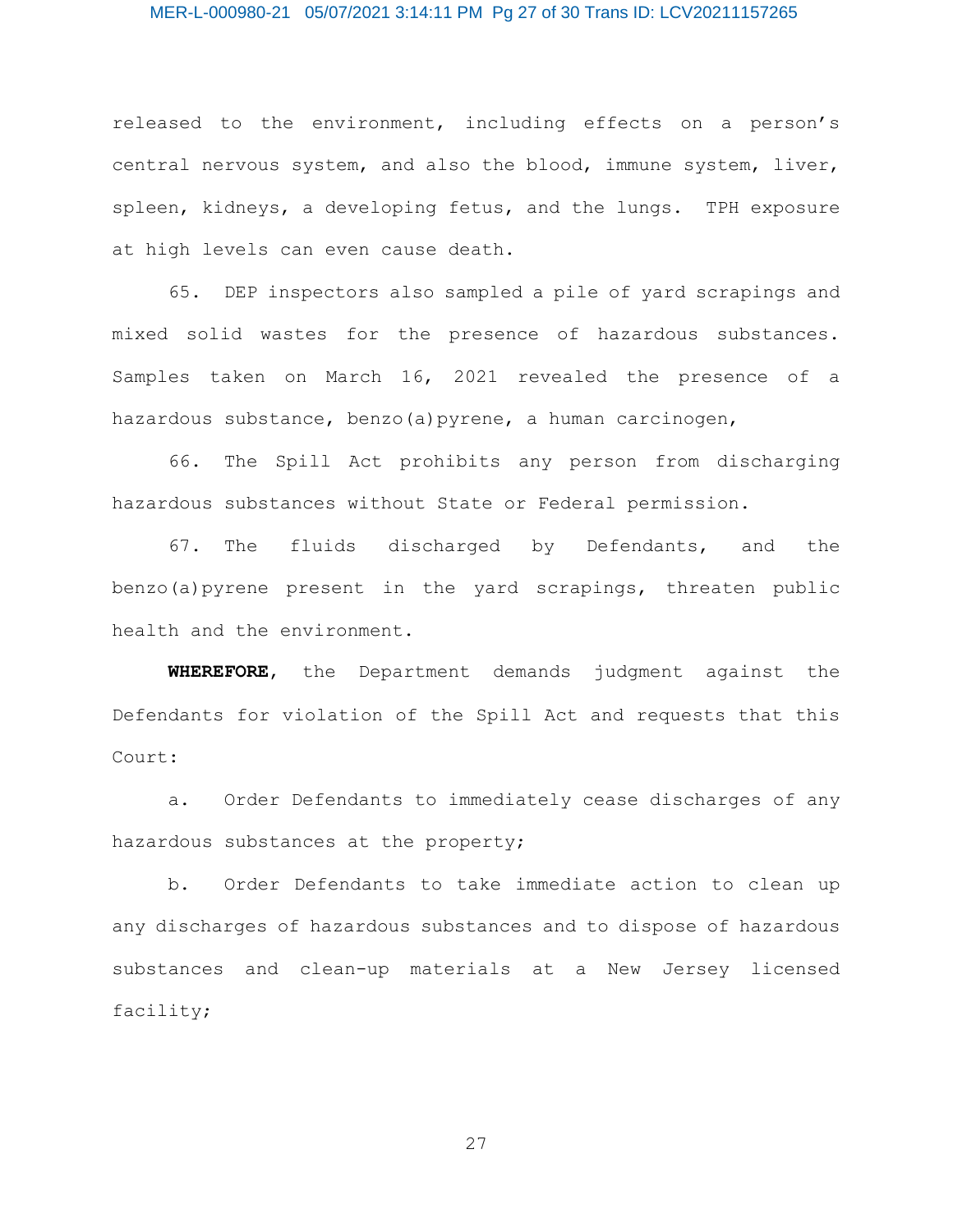c. Order Defendants to restore or compensate the State for any natural resources that may have been damaged or destroyed as a result of Defendant's illegal discharges;

d. Order Defendants to pay civil penalties of up to \$50,000 per day per violation for each of the violations alleged in this complaint pursuant to the N.J.S.A. 58:10-23.11(u)d; and

e. Order such other relief as the Court finds necessary and proper.

> GURBIR S. GREWAL ATTORNEY GENERAL OF NEW JERSEY Attorney for Plaintiffs

Dated:  $5/7/21$  By: /s/ Robert J. Kinney Robert J. Kinney Deputy Attorney General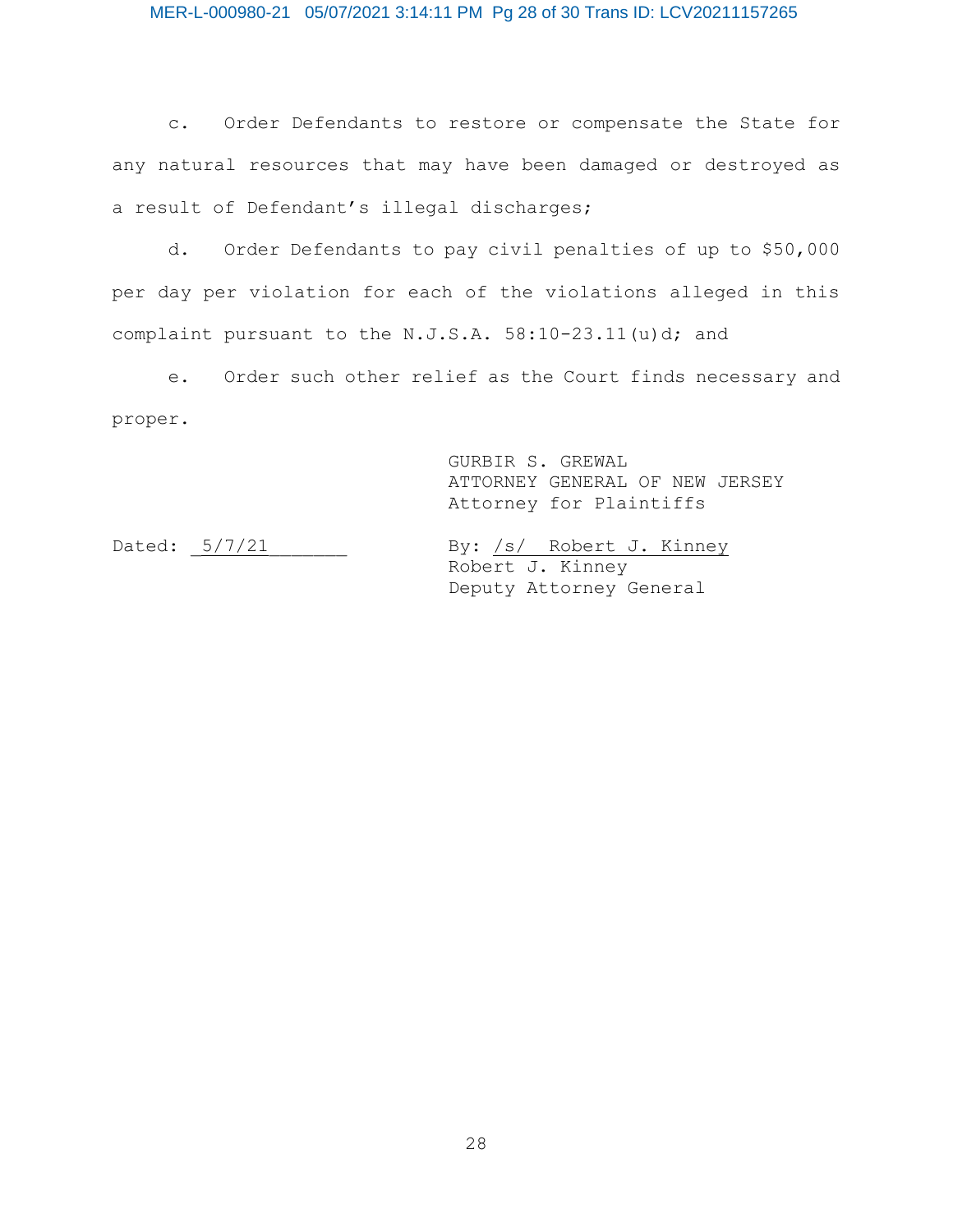# **CERTIFICATION OF COMPLIANCE WITH RULE 1:38-7(c)**

I certify that confidential personal identifiers have been redacted from documents now submitted to the court, and will be redacted from all documents submitted in the future in accordance with R. 1:38-7(b).

> GURBIR S. GREWAL ATTORNEY GENERAL OF NEW JERSEY Attorney for Plaintiffs

Dated:  $5/7/21$  By: /s/ Robert J. Kinney Robert J. Kinney Deputy Attorney General

# DESIGNATION OF TRIAL COUNSEL

Pursuant to R. 4:25-4, the Court is advised that Robert J. Kinney, Deputy Attorney General, is hereby designated as trial counsel for Plaintiffs in this action.

# CERTIFICATION REGARDING OTHER PROCEEDINGS AND PARTIES AND COMPLIANCE WITH RULE 1:38-7(c)

Undersigned counsel hereby certifies, in accordance with R.  $4:5-1$  (b) (2), that the matters in controversy in this action are also the subject of an enforcement proceeding initiated by DEP by issuance of an AONOCAPA PEA170001-448716 for which no hearing has yet been scheduled in the Office of Administrative Law. Counsel certifies that no non-party known to Plaintiffs at this time should be joined in this action pursuant to R. 4:28, nor is any other party subject to joinder pursuant to R. 4:29-1. If, however, any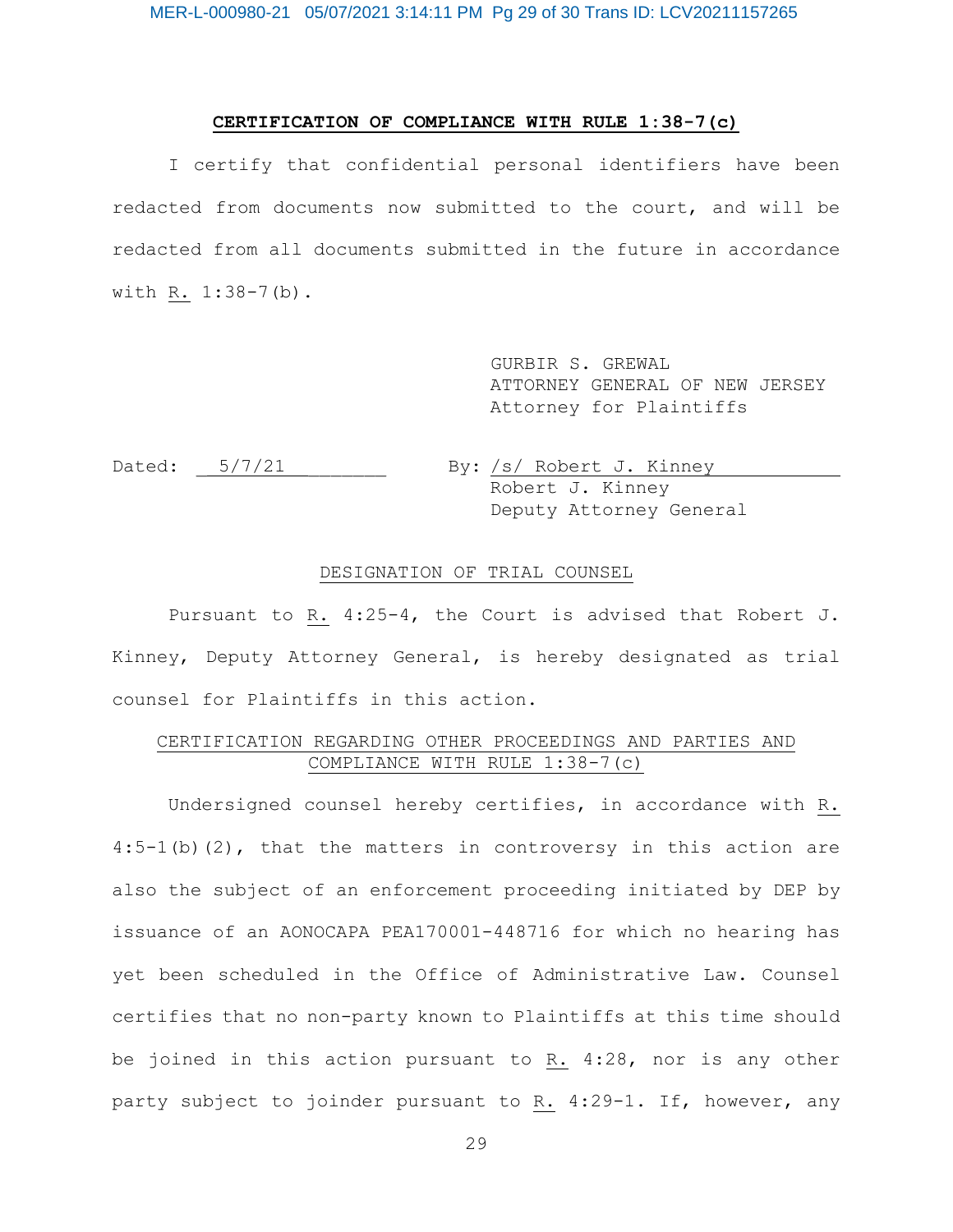# MER-L-000980-21 05/07/2021 3:14:11 PM Pg 30 of 30 Trans ID: LCV20211157265

such non-party later becomes known to Plaintiffs, an amended certification shall be filed and served on all other parties and with this Court in accordance with R.  $4:5-1$  (b) (2).

Counsel further certifies that confidential personal identifiers have been redacted from documents now submitted to the court, and will be redacted from all documents summited in the future in accordance with Rule 1:38-7(b).

> GURBIR S. GREWAL ATTORNEY GENERAL OF NEW JERSEY

Dated:  $5/7/21$  By: /s/ Robert J. Kinney Robert Kinney Deputy Attorney General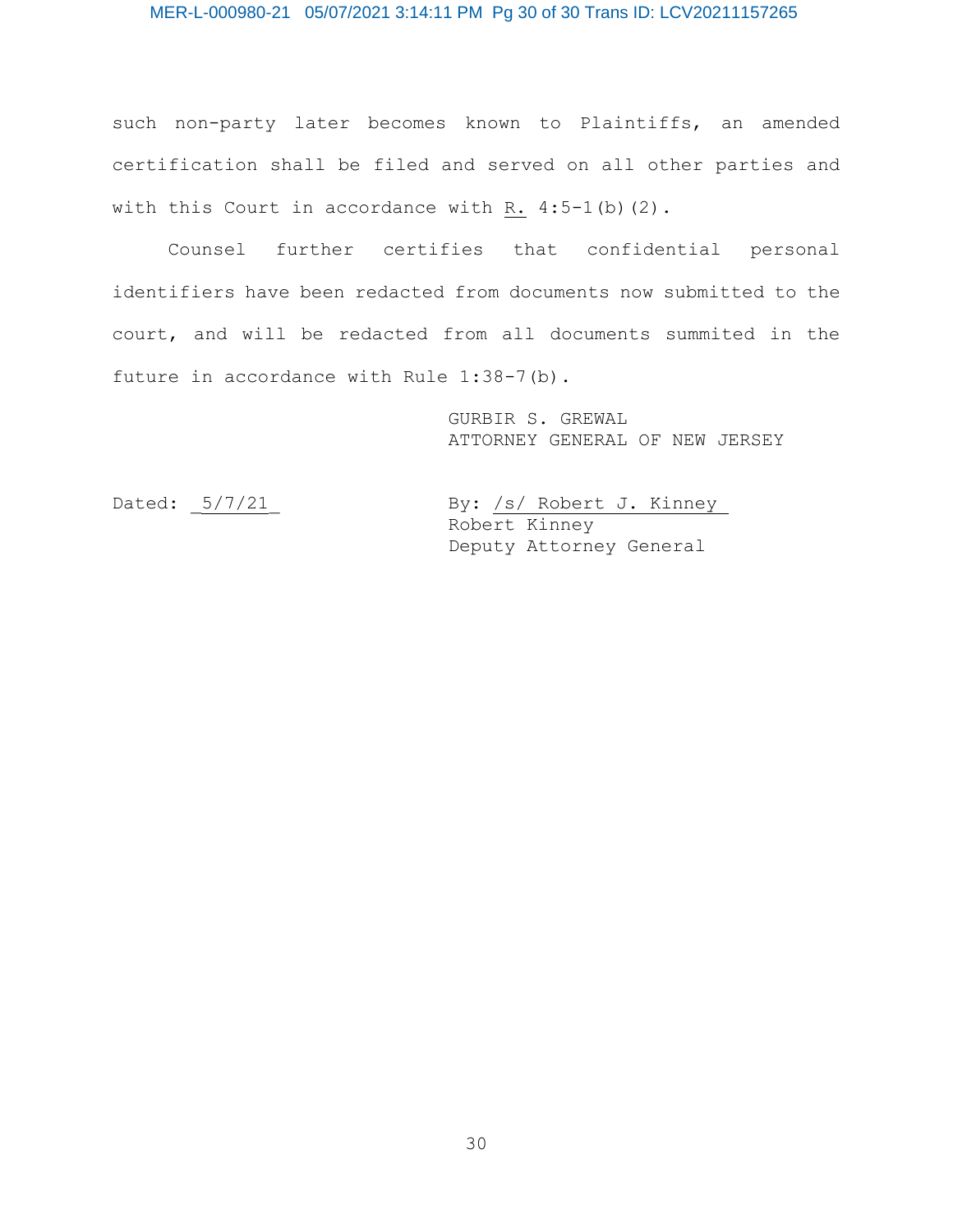# Civil Case Information Statement

# **Case Details: MERCER | Civil Part Docket# L-000980-21**

| Case Caption: NJ DEPT. OF ENV. PRO TECTION VS          | Case Type: ENVIRONMENTAL/ENVIRONMENTAL COVERAGE                               |  |
|--------------------------------------------------------|-------------------------------------------------------------------------------|--|
| KAARS, INC.                                            | LITIGATION                                                                    |  |
| Case Initiation Date: 05/07/2021                       | Document Type: Complaint                                                      |  |
| Attorney Name: ROBERT J KINNEY                         | <b>Jury Demand: NONE</b>                                                      |  |
| Firm Name: ATTORNEY GENERAL LAW                        | Is this a professional malpractice case? NO                                   |  |
| Address: 25 MARKET STREET PO BOX 93                    | Related cases pending: NO                                                     |  |
| TRENTON NJ 08625                                       | If yes, list docket numbers:                                                  |  |
| Phone: 6093762965                                      | Do you anticipate adding any parties (arising out of same                     |  |
| Name of Party: PLAINTIFF : NJ Dept. of Env. Protection | transaction or occurrence)? NO                                                |  |
| Name of Defendant's Primary Insurance Company          |                                                                               |  |
| (if known): Unknown                                    | Are sexual abuse claims alleged by: NJ Dept. of Env. Protection?<br><b>NO</b> |  |

**Are sexual abuse claims alleged by: Acting Comm'r of NJDEP? NO**

#### **THE INFORMATION PROVIDED ON THIS FORM CANNOT BE INTRODUCED INTO EVIDENCE CASE CHARACTERISTICS FOR PURPOSES OF DETERMINING IF CASE IS APPROPRIATE FOR MEDIATION**

**Do parties have a current, past, or recurrent relationship?** NO

**If yes, is that relationship:**

**Does the statute governing this case provide for payment of fees by the losing party?** YES

**Use this space to alert the court to any special case characteristics that may warrant individual management or accelerated disposition:**

**Do you or your client need any disability accommodations?** NO **If yes, please identify the requested accommodation:**

**Will an interpreter be needed?** NO **If yes, for what language:**

**Please check off each applicable category: Putative Class Action?** NO **Title 59?** NO **Consumer Fraud?** NO

I certify that confidential personal identifiers have been redacted from documents now submitted to the court, and will be redacted from all documents submitted in the future in accordance with *Rule* 1:38-7(b)

05/07/2021 Dated

/s/ ROBERT J KINNEY **Signed**